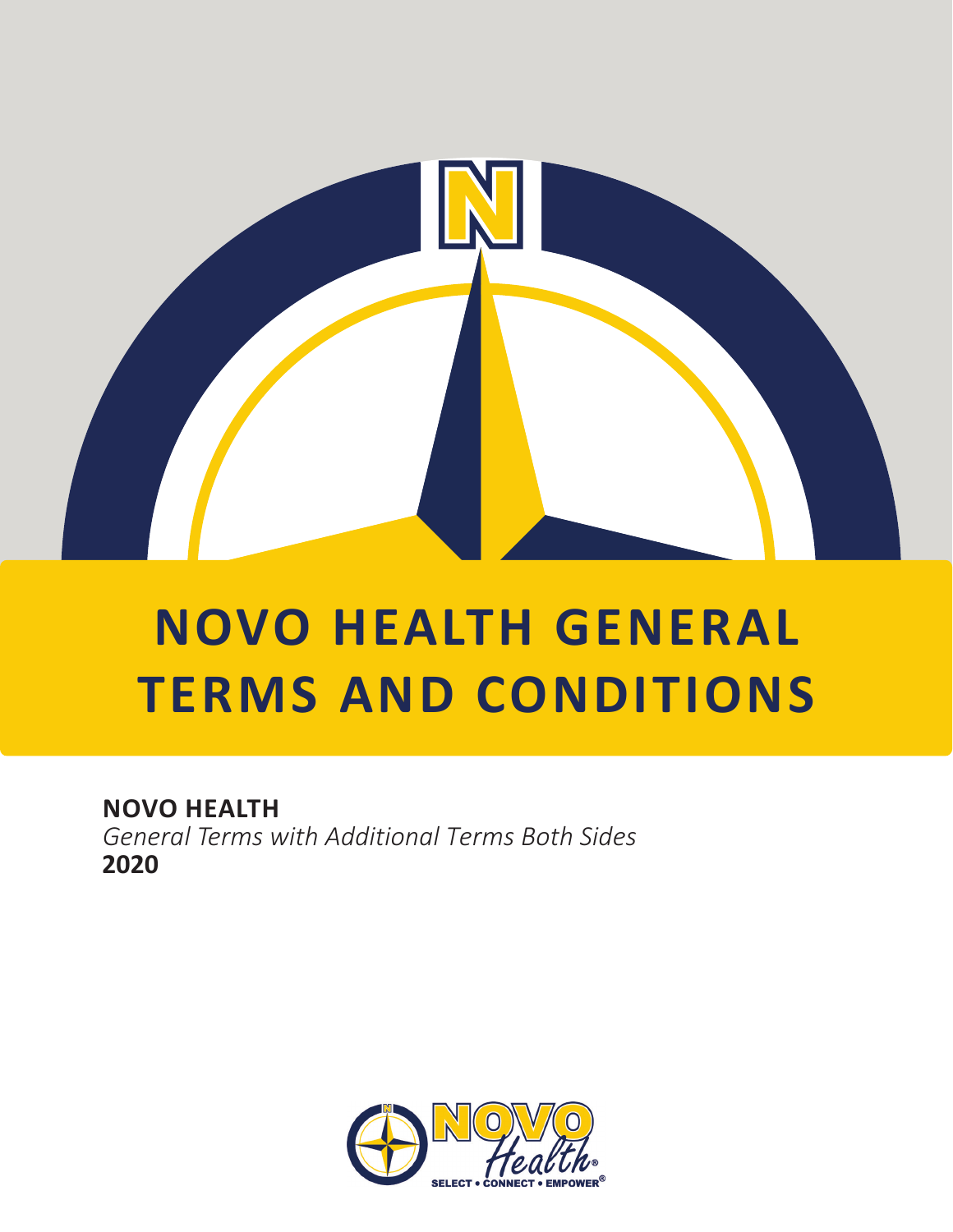# **NOVO HEALTH GENERAL TERMS AND CONDITIONS**

These General Terms and Conditions (**"General Terms"**) are an agreement between your organization and NOVO Health, LLC as to the rules governing your participation in NOVO Health Programs. We call our collection of products and services the **"NOVO Health Market." Please read these General Terms carefully, because they impact your organization's legal rights and responsibilities and include important topics such as confidentiality of information you may access on the NOVO Health Market, indemnification, disclaimers of implied warranties, and limits on liability.** If you purchase or supply a product or service on the NOVO Health Market, these General Terms will be part of all related agreements, in addition to programspecific terms, as described below. These General Terms include the Additional General Terms for Health Care Providers (only if you are a health care provider offering health care services on the NOVO Health Market) and the Additional General Terms for Companies with Self-Funded Health Plans (only if you are a company with a self-funded health plan purchasing health care services through the NOVO Health Market).

# **Overview**

NOVO Health is a community that is taking control of health care together. We believe high quality health care must be accessible and affordable. Our community includes employers, patients, health care providers, and other organizations committed to this cause. We call these our **"NOVO Health Partners."** When you engage with NOVO or other NOVO Health Partners through the NOVO Health Market, you too become a NOVO Health **"Partner."** Throughout these General Terms, NOVO Health may be referred to as **"NOVO," "we," "our"**  or **"us,"** and your organization may be referred to as **"you," "your"** or **"Partner."** NOVO Health and your organization may each be called a **"Party,"** or collectively be called the **"Parties"** to these General Terms. The General Terms include this overview section and the numbered paragraphs below. If you decide to participate in a NOVO Health Program or to supply or purchase goods or services through the NOVO Health Market, you will be asked to review and accept terms specific to such opportunities, which are called **"Program Agreements."** (A Program Agreement may be called a "**Purchase Agreement"** if purchases are made outside of formal program, but the term Purchase Agreement is interchangeable and means the same thing as "Program Agreement" in these General Terms.) You may also be asked to review and accept a **"Management Services Agreement"** describing the services and/or support NOVO will provide in connection with a Program Agreement. You will have the opportunity to review Program Agreements and Management Services Agreements before you accept them. If the terms of a Program Agreement or Management Services Agreement expressly conflict with these General Terms, the terms of the Program Agreement or Management Services Agreement prevail. Whenever possible, however, Program Agreements and Management Services Agreements will be interpreted as complementary and supplementary to one another and to these General Terms.

NOVO directly provides services or products only when specified. Otherwise, all services and products are supplied by Partners in the NOVO Health community. We call these third parties **"Strategic Suppliers"** when they are supplying products or services through the NOVO Health Market. Accepting a Program Agreement creates a binding agreement between you and any Strategic Suppliers involved in the Program Agreement you have accepted. We select Strategic Suppliers who share our commitment to offering high quality, cost-efficient, easy-to-access solutions to empower our community. If you buy services or products through the NOVO Health Market, you may receive them from a Strategic Supplier. For example, NOVO is not itself a provider of health care, transportation, legal, or insurance services. If you purchase these services, they will be supplied by a Strategic Supplier. If you choose to offer services or products to other NOVO Health Partners through the NOVO Health Market, you may become a Strategic Supplier yourself. **NOVO makes no warranties of any kind and assumes no liability of any kind for your purchase or use of the services or products of Strategic Suppliers or for any services or products you may provide as a Strategic Supplier to third parties.**

Through the NOVO Health Market, you control and customize your experience. NOVO Health Programs let you Choose from the Best<sup>™</sup> to purchase what you need and support other companies who believe what you believe. Consider how you can help other NOVO Health Partners while growing your own business through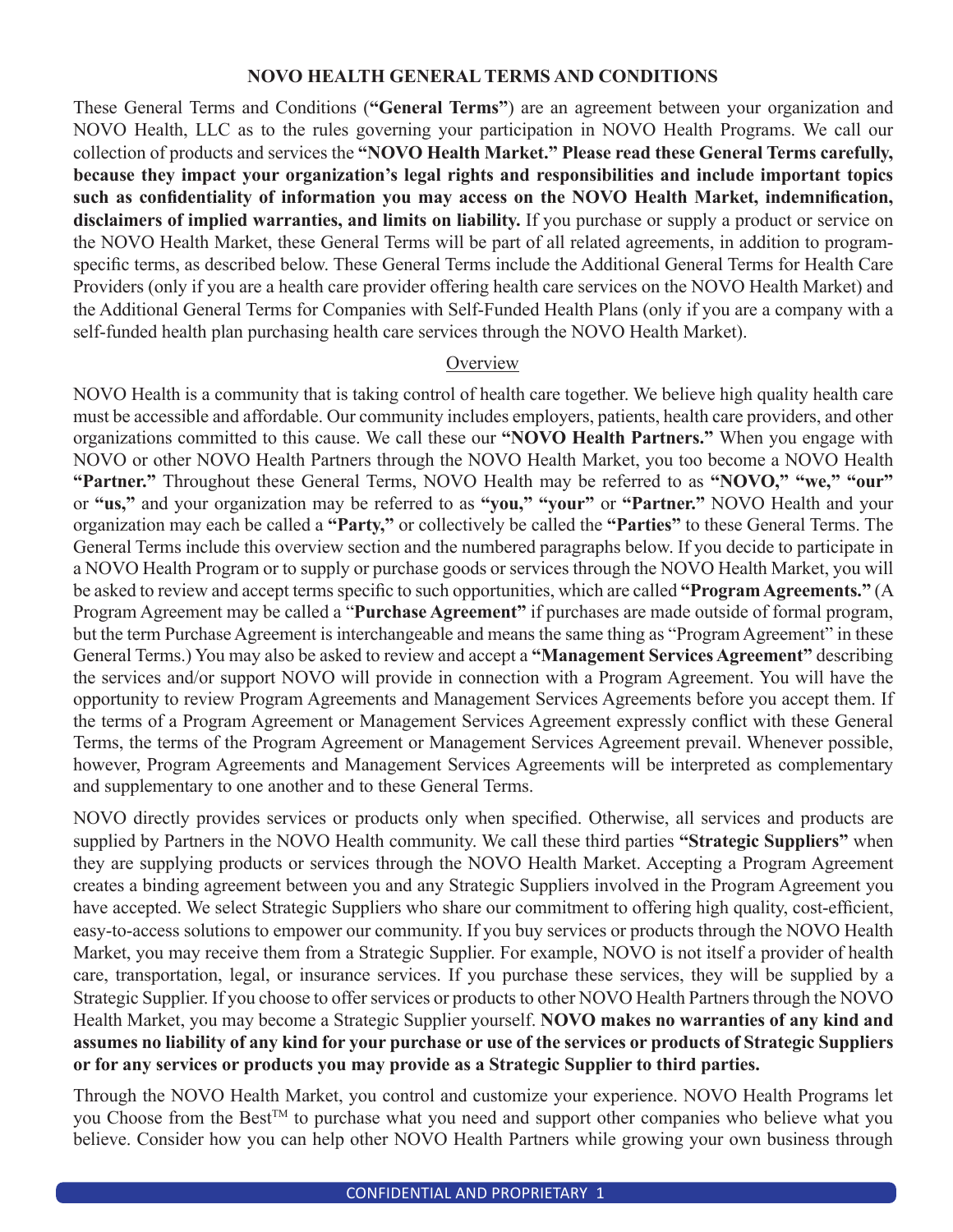the NOVO Health Market. Select the programs, products and services that make sense for you and make a difference for our community. It is time to take control of health care, together!

- 1. Independence of Strategic Suppliers and Partners. Some Strategic Suppliers are authorized to use NO-VO's brands or to describe their affiliation with NOVO using phrases like "in partnership with NOVO Health." Similarly, when supplying products or services on the NOVO Health Market, a Strategic Supplier may be permitted to use certain NOVO brands. These might include, for example, "NOVO Health," "NOVO Health Physician-led Health Care," or "NOVO Health: Select. Connect. Empower." References to these brands or to "NOVO Health Centers of Excellence," "NOVO Health Providers," "NOVO Health Partners" or similar phrases are not intended to suggest any ownership, employment, endorsement or agency relationship between NOVO and any health care facility, health care provider, or other Strategic Supplier, which is expressly disclaimed. NOVO helps employers, health care providers and patients identify and engage with one another and with other Strategic Suppliers. The use of NOVO branding by a health care provider or other Strategic Supplier means only that the Strategic Supplier has satisfied certain requirements set by NOVO and received a license to use of one or more NOVO brands. Claims, obligations, liabilities, or causes of action (whether in contract, common or statutory law, equity or otherwise) that arise out of or relate to services delivered by a Strategic Supplier under one or more Schedules (including any representation made in such a Schedule) may be asserted only against the Strategic Supplier(s) and not NOVO. NOVO shall have no liability for any suchclaims, obligations, liabilities or causes of action and Partner hereby waives and releases any liability, claim, cause of action or obligation against NOVO in connection with the obligations, actions or omissions of any Strategic Supplier(s). For example, you agree that if you believe a Strategic Supplier has performed services, such as clinical health care services, in a manner that is negligent, you can pursue claims and other remedies against the provider of the services but may not assert a claim against NOVO. NOVO does not take on liability for the conduct of its Strategic Suppliers just because an exchange of goods or services is made through the NOVO Health Market. This helps to keep the NOVO Health Market affordable and available to a variety of Partners. If you become a Strategic Supplier, the terms of this paragraph apply to your supply of products or services and your use of NOVO brands. To the extent NOVO offers forums for communication between NOVO Health Partners, Strategic Suppliers, and/or other interested individuals/organizations, we will not be directly or indirectly liable for any content posted by a third-party. The limitations on liability and disclaimers contained in this paragraph will survive the termination of all Program Agreements and Management Services Agreements.
- 2. Partner's Indemnification. **You agree to indemnify, defend and hold harmless NOVO, Strategic Suppliers, and the directors, officers, employees, agents and affiliates of NOVO and Strategic Suppliers from and against any and all losses, claims, damages, liabilities, costs and expenses (including, without limitation, reasonable attorneys' fees and costs) arising from your failure to perform obligations under these General Terms or any Program Agreement or Management Services Agreement, or your conduct on the NOVO Health Market. This indemnification obligation applies whether you purchase, deliver, sell or perform products or services through the NOVO Health Market or in connection with any Program Agreement, whether as a Partner, Strategic Supplier or otherwise. For purposes of this paragraph, your actions include those of your employees, agents, affiliates or representatives and your obligations apply to third-party claims against NOVO or a Strategic Supplier as well as to claims between NOVO and a Strategic Supplier or between more than one Strategic Supplier.** The terms of this paragraph will survive the termination of all Program Agreements and Management Services Agreements.
- 3. Privity and Third-Party Beneficiaries. You agree that acceptance of one or more Program Agreements that involve the services of one or more Strategic Suppliers (other than you as a Partner) create direct contractual privity between you and such Strategic Supplier(s) to the fullest extent permissible by Applicable Law. Similarly, if you act as a Strategic Supplier to other NOVO Health Partners, they will be in direct contractual privity with you through any Program Agreement that involves your services or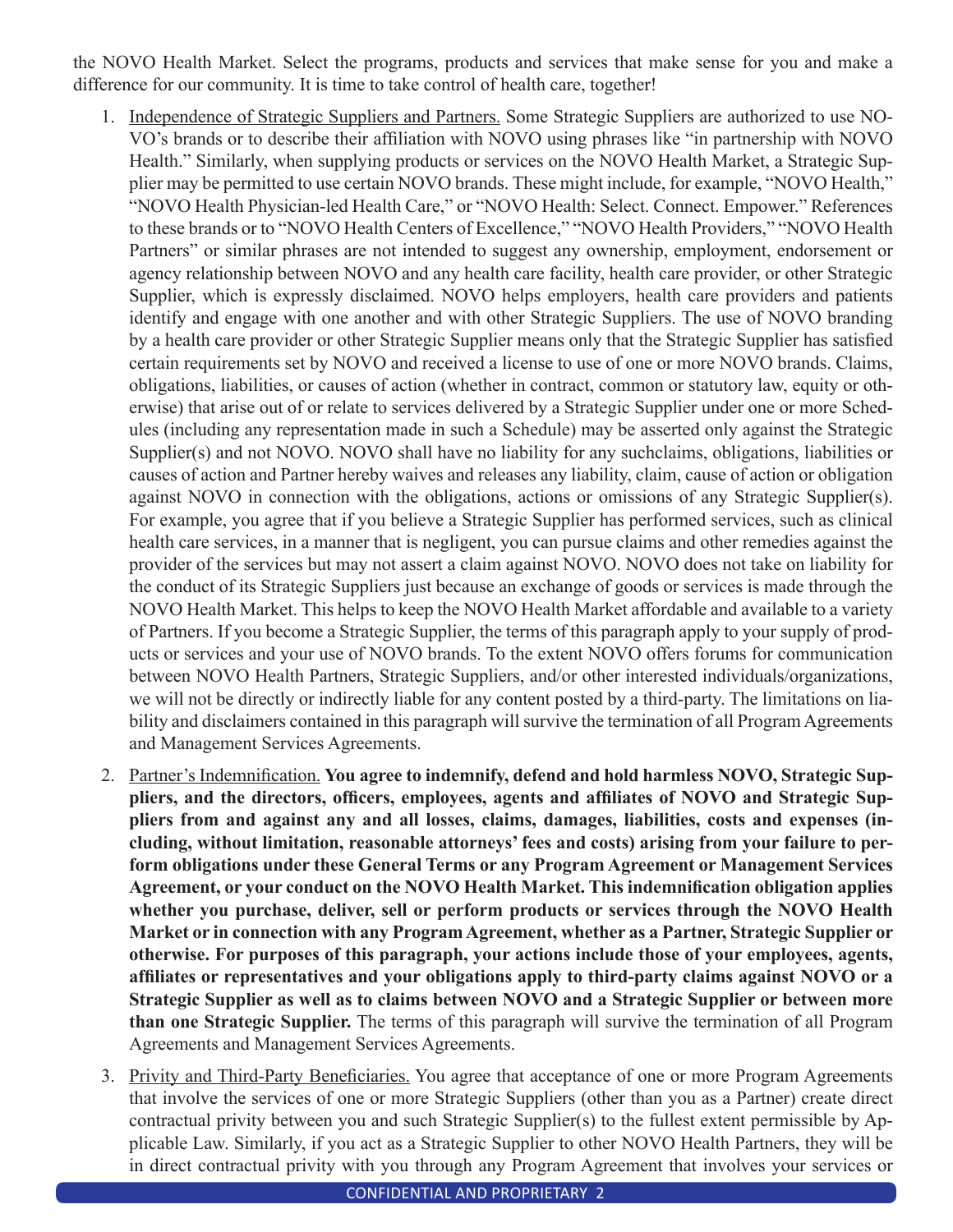products. In other words, even though an agreement between you and a Strategic Supplier or NOVO Health Partner is made through the NOVO Health Market, you are entering into an enforceable contract directly with such Strategic Supplier(s) or NOVO Health Partner. If it is determined for any reason that a Strategic Supplier or NOVO Health Partner is not in direct contractual privity with you despite the terms of this paragraph, you and such Strategic Supplier will be third-party beneficiaries to the applicable Program Agreement(s) for the purposes of enforcing one another's promises and obligations under any Program Agreement involving your products/services or the products/services supplied to you by a Strategic Supplier. For example, and without limitation, if you fail to make payments due under any Program Agreement, any Strategic Supplier entitled to such payment under the applicable Program Agreement will have first party standing (and if for any reason such first party standing is deemed lacking, will have third-party standing) to enforce the applicable Program Agreement and collect payment from you. You agree that NOVO is a third-party beneficiary to every Program Agreement. As such, you, NOVO and/or any applicable Strategic Supplier may enforce the terms of a Program Agreement. Except as expressly provided in this paragraph or a Program Agreement, these General Terms are not intended to give any person other than the Parties and/or Strategic Suppliers, any legal or equitable right, remedy, or claim. A Program Agreement may by its terms grant third-party beneficiary rights to additional persons or entities.

4. Confidential Information. All information and material disclosed in contemplation of or in connection with a Program Agreement and/or Management Services Agreement which is not generally known to the public and which in the ordinary course of business is maintained by a Party or Strategic Supplier as confidential shall be **"Confidential Information"** and remain proprietary to the disclosing Party or Strategic Supplier. The Parties and Strategic Suppliers agree not to disclose or use such Confidential Information, except: (i) as explicitly permitted by a Program Agreement or Management Services Agreement; (ii) as required to provide services or products or otherwise perform obligations under a Program Agreement or Management Services Agreement; (iii) upon the express written consent of the disclosing Party or disclosing Strategic Supplier; (iv) as required by any Applicable Law; (v) any Party or Strategic Supplier may disclose Confidential Information to its lenders, legal and business advisors who have agreed to the same obligations as apply to a Party or Strategic Supplier to maintain the confidentiality of such Confidential Information (and return or destroy it when applicable). Before disclosing Confidential Information in accordance with any legal proceeding or based on the belief that such disclosure is required by Applicable Law, commercially reasonable efforts must be made to notify the Party or Strategic Supplier to which the Confidential Information belongs, unless providing such notice is legally prohibited or the legal process or obligation involves a danger of death or serious physical injury. Confidential Information shall not include any information that is or becomes generally available to the public other than as a result of a breach of the confidentiality requirements these General Terms, a Program Agreement or Management Services Agreement or another legal obligation, and shall not include information that was rightfully in the recipient's possession prior to receipt from the disclosing party in connection with any Program Agreement or Management Services Agreement. NOVO and Strategic Suppliers may disclose your identity as a Partner to carry out their obligations under a Program Agreement or Management Services Agreement and to generally promote the NOVO Health Market, or programs available through NOVO. This means that NOVO may disclose to third parties that you are a NOVO Health Partner and/or that you have entered into one or more agreements with NOVO. Upon termination of a Program Agreement or Management Services Agreement, or if you decide not to accept a Program Agreement or Management Services Agreement to which Confidential Information relates, each Party will return or destroy all Confidential Information received in connection with such Program Agreement or Management Services Agreement belonging to the other Party or to any Strategic Supplier, provided that each Party shall be permitted to retain copies solely for archival, audit, disaster recovery, legal or regulatory purposes and neither Party will be required to search archived electronic back-up files in order to purge Confidential Information from its archived files. Any Confidential Information retained beyond the termination of a Program Agreement or Management Services Agreement, or your decision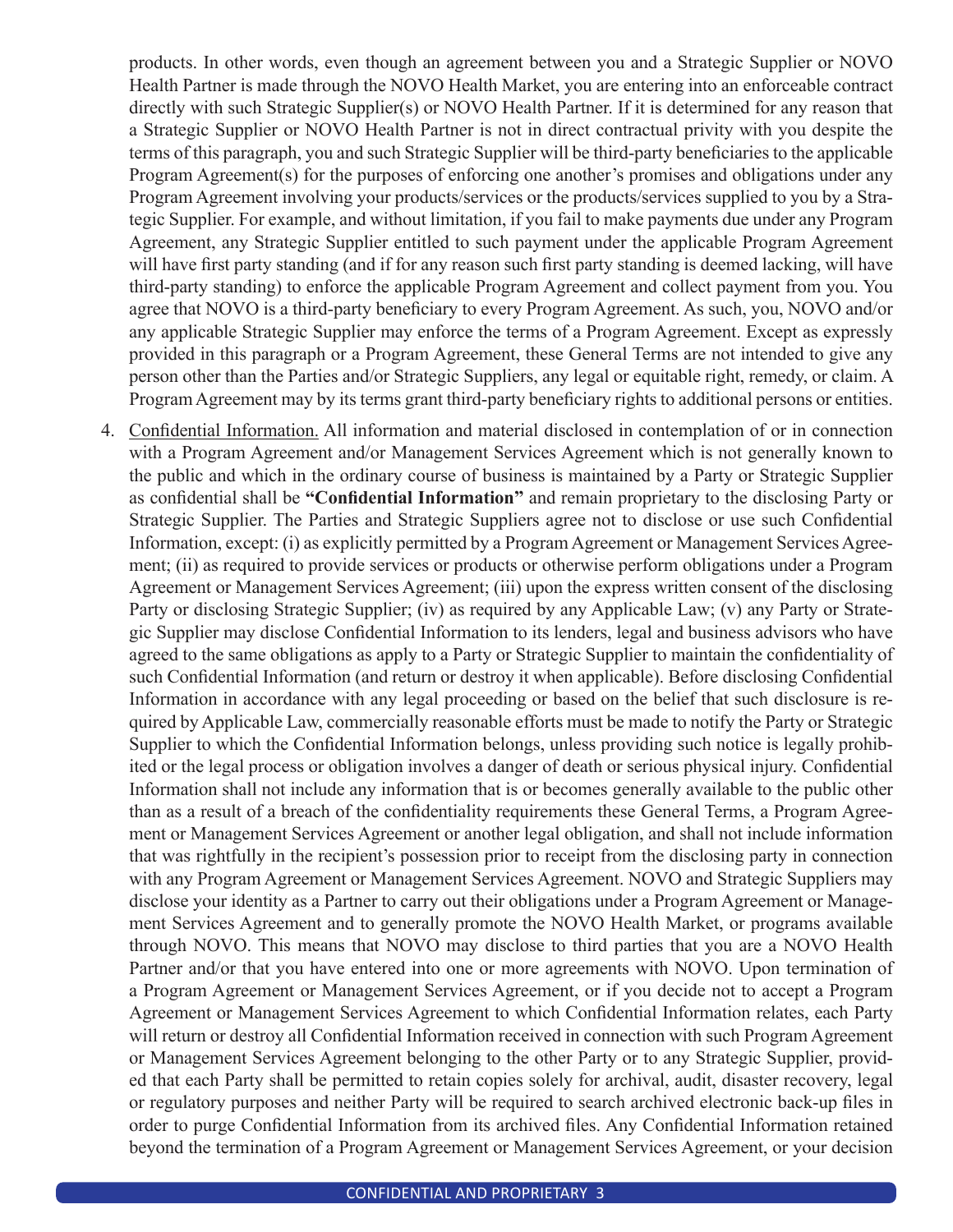not to enter into the Program Agreement or Management Services Agreement, remains subject to the obligations and restrictions contained in this paragraph regarding Confidential Information, which shall survive the termination of all Program Agreements and/or Management Services Agreements. We may provide you opportunities to post text, photographs, videos or other content in forums accessible by other NOVO Health Partners. You agree not to post Confidential Information of another Party or Strategic Supplier and represent that you own all the rights to any content you post, or that you have permission from the owner of such content. You do not transfer ownership of content by posting it, but grant us an irrevocable, perpetual and non-exclusive license to reproduce, encode, store, copy, transmit, publish, post, broadcast, display, create derivative works from, and otherwise use the content you post to a forum, without any obligation to you.

- 5. Use of Brands and Description of Programs. Each Party and the Strategic Suppliers may use the names, trademarks, service marks, domain names, logos and other distinctive brand features of a Party or a Strategic Supplier only in connection with and during the term of a Program Agreement (and, as applicable, Management Services Agreement) and only in accordance with these General Terms, the applicable Program Agreement(s) and Management Services Agreement(s) and any brand guidelines that may be issued by the owner of such intellectual property from time to time. All uses not in compliance with such brand guidelines require the express written approval of the owner of the intellectual property. Neither Party is under any obligation to continue its current affiliation with any of its own affiliates and each Party agrees to immediately cease all use of the intellectual property of any affiliate of a Party or Strategic Supplier upon written request of the other Party, Strategic Supplier, or such other Party or Strategic Supplier's affiliate. Each Party will immediately cease all use of the brands or intellectual property of the other Party upon termination of all Program Agreements (and, as applicable, Management Services Agreements) and you will immediately cease all use of the brands or intellectual property of Strategic Suppliers upon termination of Program Agreements involving such Strategic Suppliers, unless authorized by separate agreements directly with a Strategic Supplier. **If you want to develop your own descriptions, summaries and/or promotional materials describing any service, product or other offering that is made available through the NOVO Health Market or in connection with a Program Agreement or Management Services Agreement, you agree to obtain NOVO's prior approval of all such materials, or at NOVO's request, to obtain the prior approval of the applicable Strategic Suppliers.** The purpose of such approval is to comply with various state law requirements and to avoid inadvertent misstatements or consumer confusion. Descriptions, summaries and/or promotional materials you develop are subject to your indemnification obligations under these General Terms, in addition to any other remedies available to NOVO or the Strategic Suppliers at law and equity. For example, if NOVO or Strategic Suppliers become the subject of a lawsuit alleging your description of programs, products or services available through the NOVO Health Market misrepresents the nature or scope of a program, product or service available in connection with the NOVO Health Market or a Program Agreement, you will at a minimum defend and indemnify NOVO and any applicable Strategic Supplier against all such claims. **Your use of descriptions, summaries and/or promotional parties supplied by third parties other than NOVO (including networks other than NOVO, third-party administrators and brokers) are subject to the same pre-approval process as materials you develop directly, and your use of such materials is subject to your indemnification obligations under these General Terms. You agree not to alter or edit any materials provided by NOVO or Strategic Suppliers describing the offerings on the NOVO Health Market or available in connection with any Program Agreement or Management Services Agreement, except with NOVO's express permission.**
- 6. Program Manuals. NOVO and/or Strategic Suppliers may develop manuals of administrative and operational policies and procedures specific to any Program Agreement or Management Services Agreement (each a "Program Manual"). You will be provided those manuals that apply to the Program Agreements and/or Management Services Agreements you accept. You agree to abide by these manuals, as may be amended from time to time by NOVO or the applicable Strategic Supplier, and agree that the manuals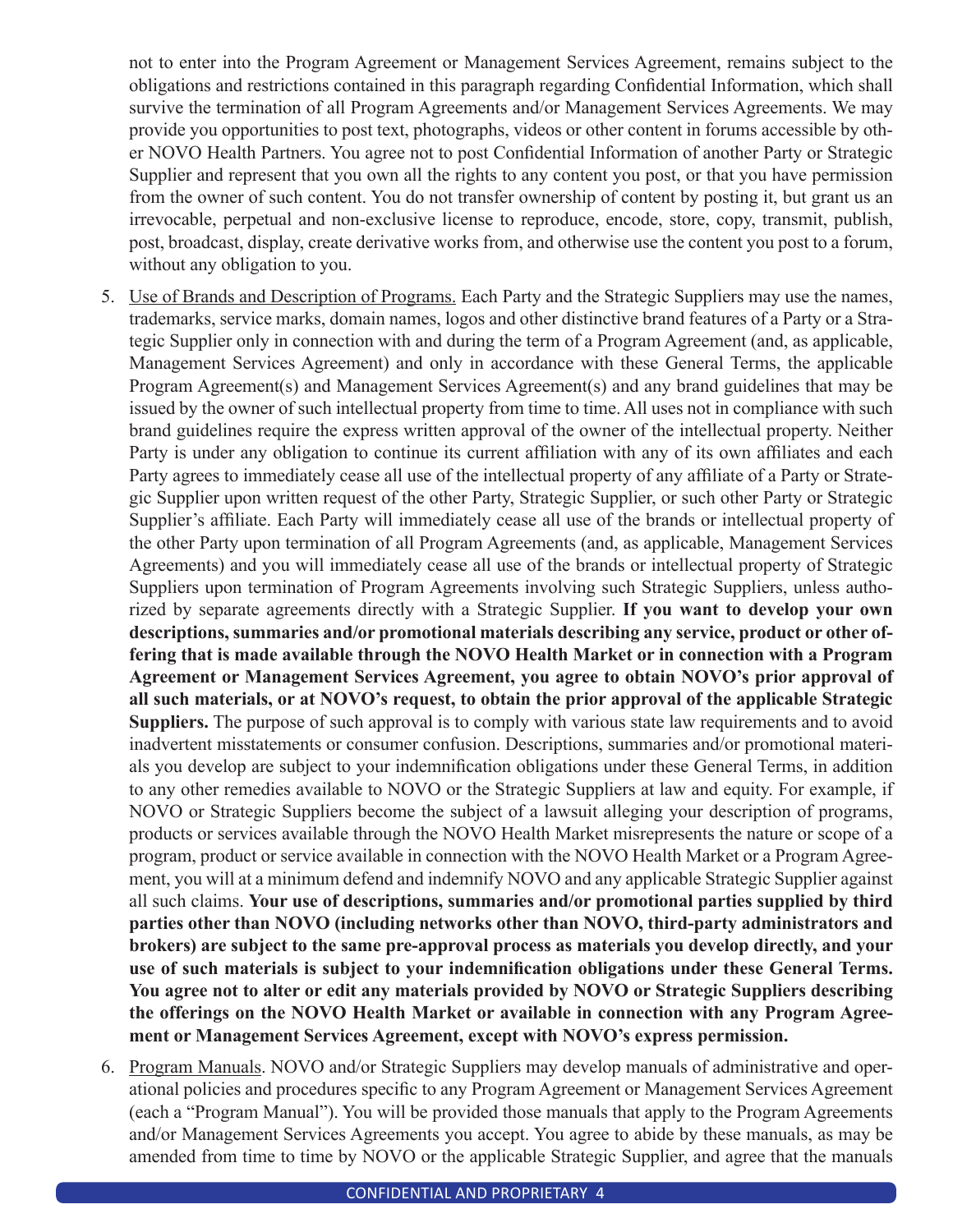are Confidential Information. If a manual, policy or procedure is in direct conflict with the terms or legal obligations arising from a Program Agreement, Management Services Agreement, or these General Terms, these General Terms or the conflicting terms in the Program Agreement or Management Services Agreement will prevail and apply over the Program Manual. Whenever possible, these General Terms, Program Agreements, Management Services Agreements and Program Manuals will be interpreted as complementary and supplementary. At no time will any policy, manual or procedure set by NOVO or a Strategic Supplier, whether contained in a Program Manual or elsewhere, interfere with any professional service provider's exclusive authority and control over the practice of such profession. For example, NOVO policies and procedures will not interfere with a health care provider's exclusive authority and control over the practice of medicine or other professional health care services, such as determinations of diagnosis or treatment.

- 7. Assignment. Neither Party may assign or transfer any interest in the Program Agreements or Management Services Agreements, in whole or in part, without the prior written consent of the other Party, except that Program Agreements and Management Services Agreements may be assigned by NOVO to the purchaser of all or substantially all of NOVO's assets or business related to the Program Agreement and/or Management Services Agreement, so long as the assignee must comply with these General Terms and all Program Agreements and Management Services Agreements you have accepted, including their appendices, policies, fee schedules, and exhibits. NOVO may subcontract its obligations or lease, assign, or allow third-party payors, administrators and coalitions (including, for example, employer coalitions) to access programs available on the NOVO Health Market and include them in preferred provider programs or other programs they maintain, provided that the third-party payor/administrator/coalition must comply with all terms and conditions of any applicable Program Agreement or Management Services Agreement, including all appendices, policies, fee schedules, and Exhibits as well as with Applicable Law. If you provide health care services through the NOVO Health Market, NOVO will provide to you, upon your request, a written or electronic list of all current payors and administrators to which your services have been sold, leased, assigned, assumed or otherwise delegated. If you acquire another company or a controlling equity interest in another company, you must notify NOVO so that we may evaluate the eligibility of such company to participate in Program Agreements and/or Management Services Agreements. You acknowledge your Program Agreements and Management Services Agreements do not automatically extend to such a company and that separate entities under your control may be required to complete separate intake forms to confirm their eligibility for various Program Agreements and Management Services Agreement and confirm the appropriate form of documentation for any Program Agreements and/or Management Services Agreement such a company may wish to accept.
- 8. Amendments and Market Access. We reserve the right to suspend or terminate your access to the NOVO Health Market at any time. If you have entered into Program Agreements and/or Management Services Agreements via the NOVO Health Market, the termination of your access to the NOVO Health Market will not automatically terminate these Program Agreements or Management Services Agreement, except as specifically provided in such Program Agreement or Management Services Agreement. Upon your written request, NOVO will use reasonable efforts to provide you with copies of any documentation relevant to your ongoing Program Agreements and Management Services Agreements upon termination or suspension of your access to the NOVO Health Market. You must make such a request within fourteen (14) days following termination or suspension of your access. NOVO may periodically update these General Terms and will notify you when this happens. The updated version of these General Terms will apply to all Program Agreements and Management Services Agreements accepted after the date of the update. You will be asked to provide consent to such updates with respect to any Program Agreements and Management Services Agreements you accepted prior to the update, and your consent may be made by Clickthrough Communications. Please let us know if you have any questions or concerns about an update. If you refuse to consent to an update, NOVO, Strategic Suppliers and/or other NOVO Health Partners have the option of terminating Program Agreements and/or Management Services Agreements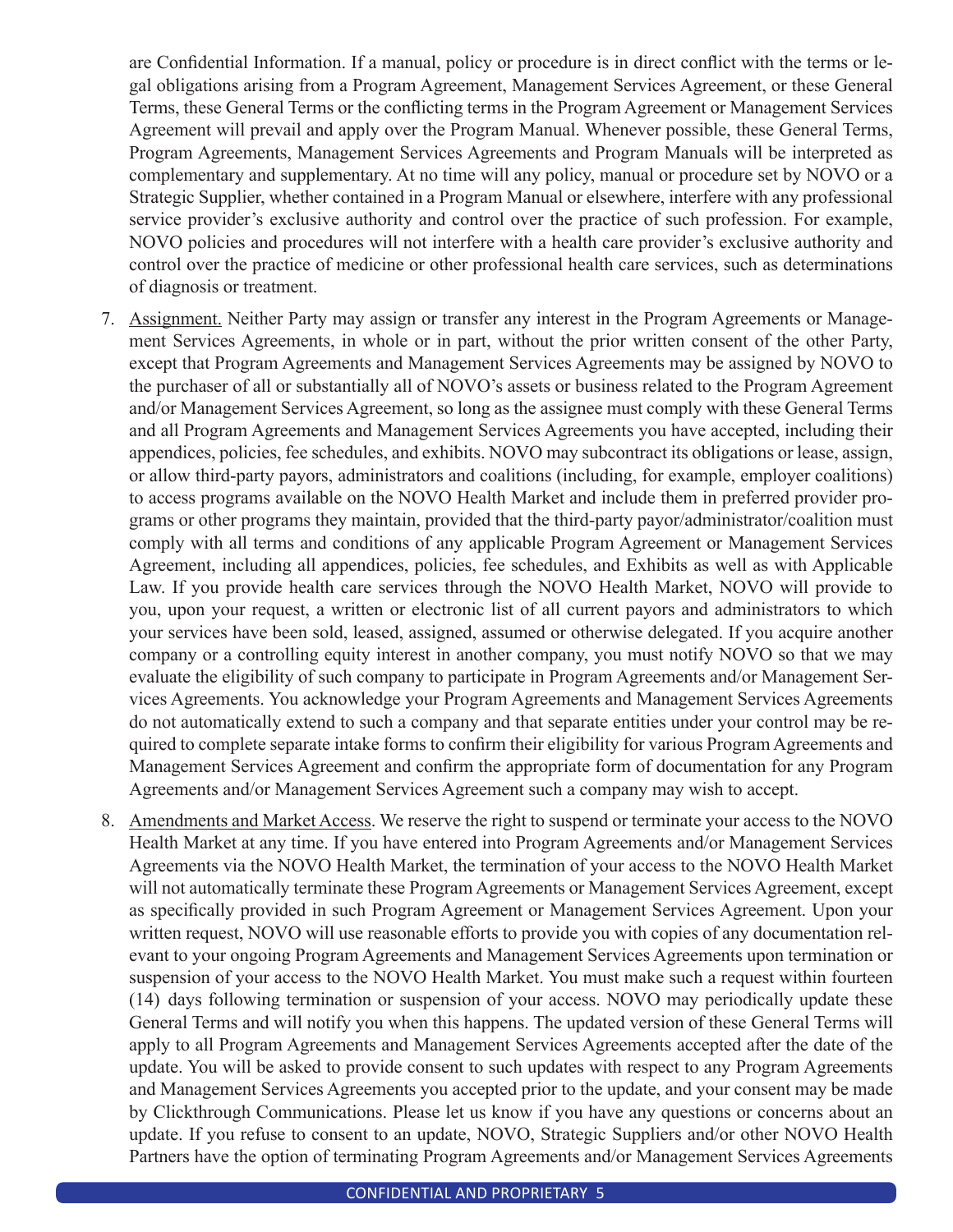you have accepted prior to the update unless otherwise specified in your Program Agreements and/or Management Services Agreements. If you do not consent to an update and the Program Agreements and Management Services Agreements you accepted prior to the update are not terminated, the version of the General Terms you accepted at the time you entered into such Program Agreements and Management Services Agreements will apply until the termination of such Program Agreements and Management Services Agreements. Failure at any time to enforce any of the provisions of these General Terms shall in no way be construed as a waiver of such provisions. NOVO shall have no liability for the actions of any Strategic Supplier or NOVO Health Partner which result in a change or discontinuance of services available through the NOVO Health Market. Programs, products and services on the NOVO Health Market may be modified or discontinued at any time, except as prohibited by a Program Agreement that is already in effect. Unless otherwise specified in a Program Agreement or Management Services Agreement, it may only be amended by the written agreement of the parties to such Program Agreement or Management Services Agreement.

- 9. Notices. All notices between the Parties will be effective: when displayed electronically to you upon login to your account; upon sending by electronic mail; upon hand delivery; three (3) business days after deposit in the United States mail postage prepaid; or when delivered by a nationally recognized overnight delivery service. The email and mailing addresses NOVO will use to provide you notice are those designated on a NOVO Health Partner Intake Form as the email and/or mailing address for all legal notices to your company (if applicable), or, if no such central addresses have been provided, the email and mailing address you provided when you registered for your NOVO Health Market account. Your email and mailing addresses may be updated at any time by contacting NOVO Health at either address listed below, or, at NOVO's option, through the functionality of the NOVO Health Market or related websites. NOVO may change its email or mailing addresses upon notice to you. Currently, the mailing address for NOVO Health is 2105 E. Enterprise Ave., Appleton, WI 54913 and the appropriate email address for notices required under these General Terms and any notice due to NOVO in connection with a Program Agreement is: legalnotice@novohealth.com. To withdraw consent to conduct business electronically and receive documents, notice or disclosures electronically, a Party must provide advanced notice to the other Party, which shall have no impact on the remainder of the notice methods and requirements under this paragraph. Notice provided by NOVO to you or by a Strategic Supplier to you shall be deemed to have been given by NOVO and by each Strategic Supplier involved in any Program Agreement or Management Services Agreement to which a notice relates, so as to avoid unnecessary duplication of notices. Program Agreements and Management Services Agreement may include other notice provisions, such as terms for delivering notice to a Strategic Supplier. Unless otherwise specified in a Program Agreement or Management Services Agreement notice between the parties to any Program Agreement will follow the methods and timing conventions of this paragraph. Unless otherwise specified in a Program Agreement, the email and mailing addresses for legal notices between parties to a Program Agreement, are those provided on the signature block to such Program Agreement or such updated addresses as communicated by one party to another in the manner required by this paragraph.
- 10. Limited Use. You agree not to: (i) license, sublicense, sell, resell, transfer, assign, distribute or otherwise commercially exploit or make available to any third party the goods or services provided by NOVO or Strategic Suppliers in any way without the express written consent of NOVO or the applicable Strategic Supplier; (ii) modify or make derivative works based upon the goods or services provided by NOVO or a Strategic Supplier; or (iii) access, use or disclose the goods or services provided by NOVO or a Strategic Supplier in order to build a competitive product or service. Unless explicitly permitted to do so under the terms of a Management Services Agreement, NOVO will not: (i) license, sublicense, sell, resell, transfer, assign, distribute or otherwise commercially exploit or make available to any third party the goods or services provided by you in any way without your express written consent; (ii) modify or make derivative works based upon the goods or services provided by you; or (iii) access, use or disclose the goods or services provided by you in order to build a competitive product or service. If you act as a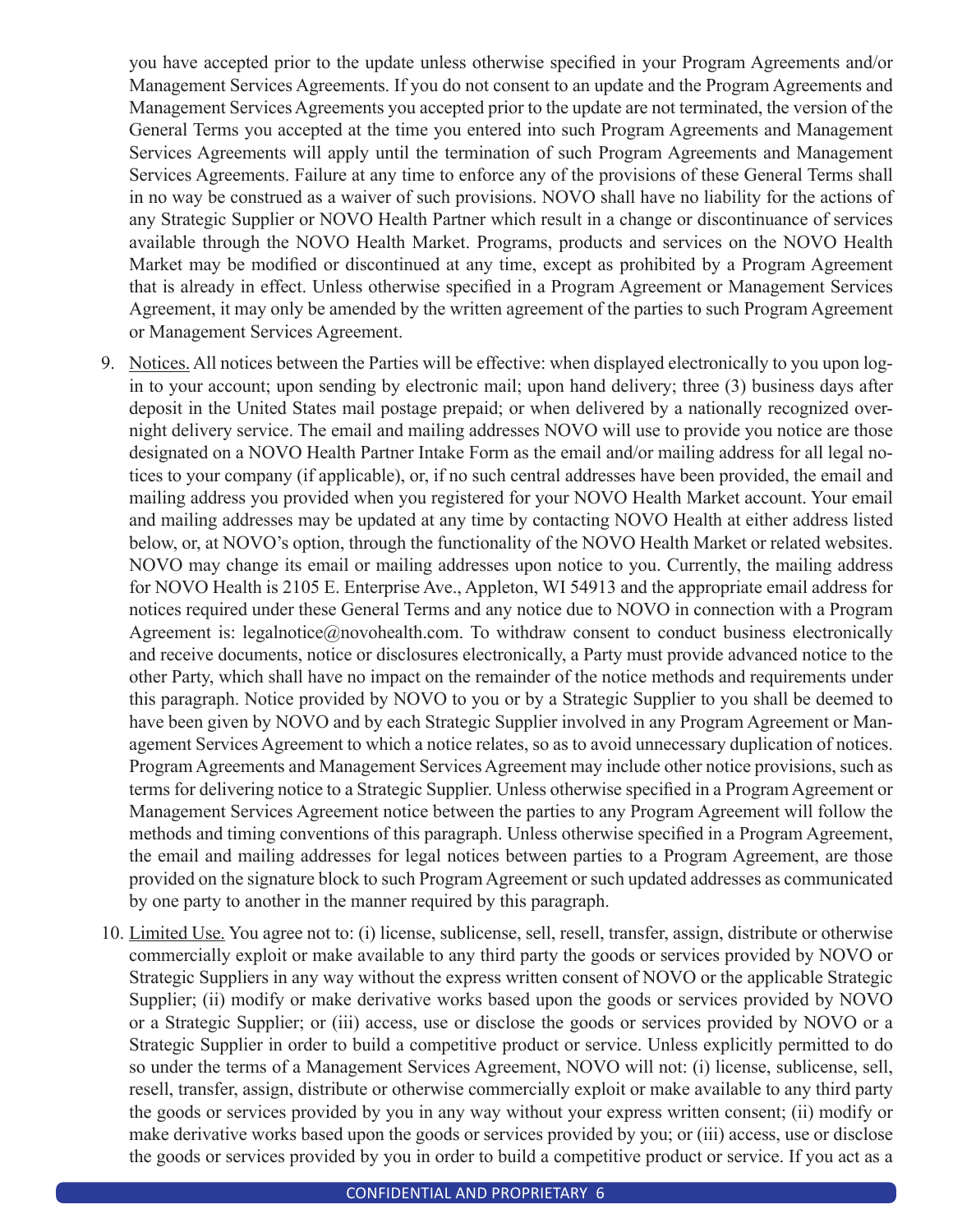Strategic Supplier, you agree to refrain from these same activities without the express written consent of any NOVO Health Partner accessing your goods or services through the NOVO Health Market. For the avoidance of doubt, nothing in this paragraph shall be deemed to prohibit you from utilizing the materials and services provided by NOVO and Strategic Suppliers for your internal business purposes in connection with any Program Agreement or Management Services Agreement or to prohibit NOVO or Strategic Suppliers from utilizing the goods and services provided by Partner for internal business purposes in connection with a Program Agreement or Management Services Agreement. This paragraph is not intended to establish exclusivity for the supply, delivery, or purchase of any goods or services, rather to prevent the unauthorized development of derivative works or the use of services, goods or other works that belong to a Party or Strategic Supplier in connection with any competitive product or service.

- 11. Law and Forum Selection. Except as otherwise expressly provided by the terms of a Program Agreement or Management Services Agreement, these General Terms and all Program Agreements and Management Services Agreement will be construed and enforced in accordance with the substantive laws of the State of Wisconsin without regard to conflict of law provisions and the sole venue for any action concerning any dispute related to these General Terms, a Program Agreement, a Management Services Agreement or the use of the NOVO Health Market shall be the Circuit Court of Outagamie County, Wisconsin. A Program Agreement or Management Services Agreement may set forth other provisions as to the applicable governing law and forum selection terms. In these General Terms, "Applicable Law" means any and all applicable federal, state, local, common, foreign and intergovernmental laws, rules, regulations, directives and guidelines, including, but not limited to, HIPAA, the Anti-Kickback provisions of the Social Security Act and related regulations, Section 1877 of the Social Security Act (known as the physician self-referral law and commonly referred to as the "Stark Law") and related regulations.
- 12. Severability. The invalidity or unenforceability of any particular provision of these General Terms or any Program Agreement or Management Services Agreement will not affect the validity or enforceability of any other provisions, and the remainder of these General Terms or any Program Agreement or Management Services Agreement will be construed in all respects as if such invalid or unenforceable provision were omitted.
- 13. Waiver of Breach. The waiver of a breach or violation of any provision of the General Terms or a Program Agreement or Management Services Agreement is not a waiver of any subsequent breach of the same or other provisions.
- 14. Headings. The section titles and other headings used in these General Terms and in Program Agreements and Management Services Agreement are for reference only and do not affect their meaning or interpretation.
- 15. Interpretation. The Parties waive the application of any rule that ambiguous or conflicting terms or provisions should be construed against the Party or Strategic Supplier who (or whose attorney) prepared these General Terms or the terms of any Program Agreement or Management Services Agreement. Unless context otherwise clearly requires, references to the plural include the singular and the singular, the plural. The words "hereof," "herein," "hereunder" and similar terms refer to these General Terms or the applicable Program Agreement or Management Services Agreement as a whole and not to any particular provision, unless otherwise specified. References that a person or entity "will" do something indicate an obligation to do such thing. Examples and references to "includes" and "including" are illustrative and not exhaustive.
- 16. Limitation of Liability. **Regardless of whether there is a total and fundamental breach of the Parties' agreements or whether any remedy provided under these General Terms and/or a Program Agreement and/or Management Services Agreement fails of its essential purpose, in no event shall NOVO or any Strategic Supplier be liable for any amounts representing loss of revenues, loss of profits, loss of business, the multiple portion of any multiplied damage award or incidental,**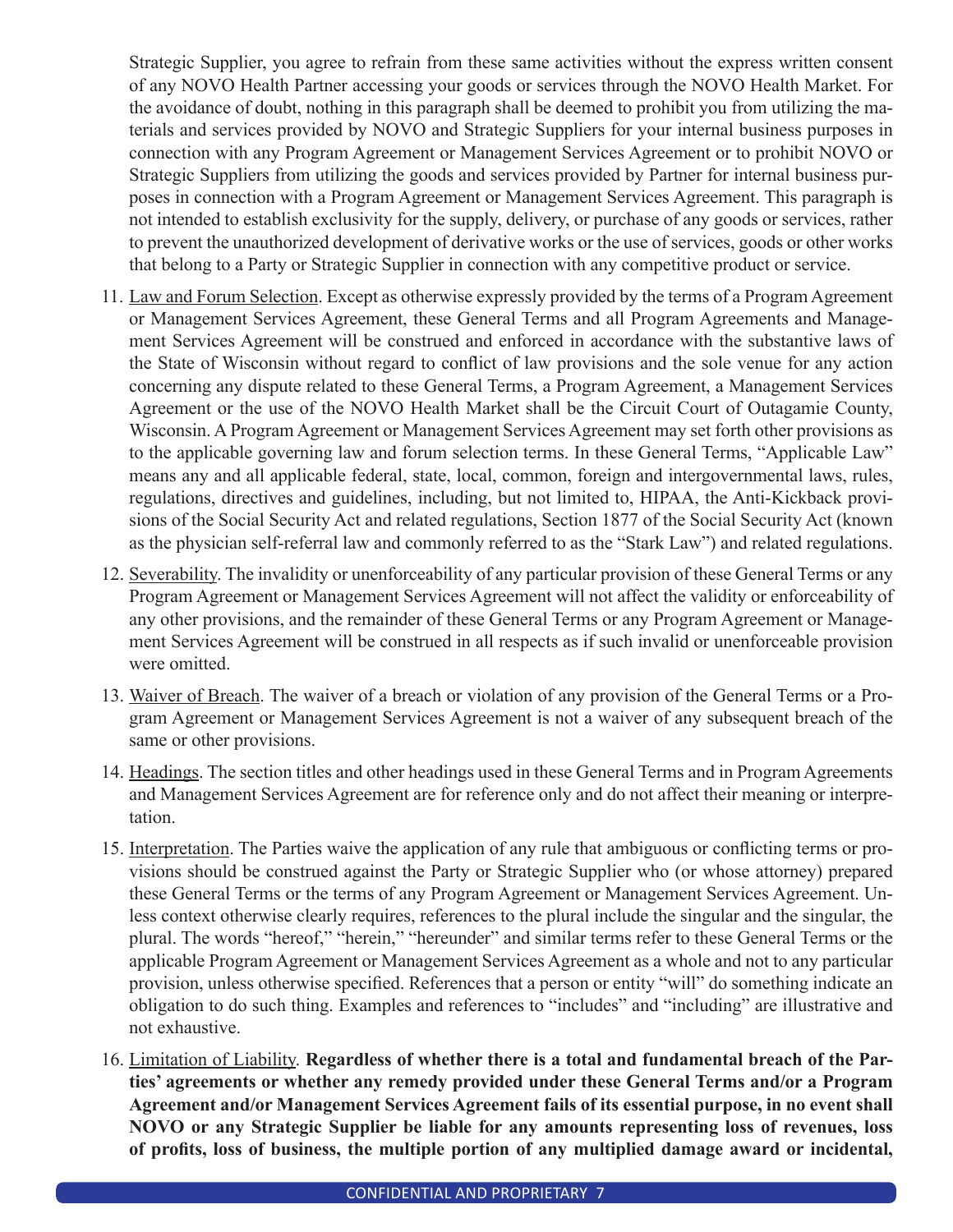**indirect, consequential, special or punitive damages, whether arising in contract, tort (including negligence) or otherwise, regardless of whether it has been advised of the possibility of such damages. The maximum aggregate amount you may recover in any claim or action against NOVO is the total fees you paid to NOVO for services delivered directly by NOVO in the twelve (12) months immediately preceding the occurrence of the event giving rise to the claim or action (excluding from such total fees any fees paid by Partner for the services of Strategic Suppliers, irrespective of whether NOVO played a role in the collection or handling of such funds paid for services delivered by Strategic Suppliers).** Some jurisdictions restrict the ability to limit liability for certain types of damages. Should any one or more of the limitations in this paragraph be held invalid or inoperable under Applicable Law, each limitation in this paragraph shall be construed as severable and separately enforceable to the fullest extent permitted by Applicable Law, provided that no limitation on liability will apply that is prohibited by Applicable Law.

- 17. Entire Agreement. These General Terms (including Additional General Terms when applicable), and any Program Agreements and Management Services Agreements you accept, including any exhibits to either, form the entire agreement between the Parties and contain all of the mutual promises between the Parties (or between you and one or more Strategic Suppliers, as applicable, or between you as a Strategic Supplier and another NOVO Health Partner, as applicable). No oral statements or prior written material not expressly incorporated into these General Terms or a Program Agreement or a Management Services Agreement are of any force or effect. You acknowledge that you have relied solely upon the representations and mutual promises contained in these General Terms and any Program Agreements and Management Services Agreements you accept, which supersede any and all other agreements, either written or oral, between the Parties/Partners with respect to the same subject matter.
- 18. Disclaimer of Warranties. **ALL GOODS AND SERVICES PROVIDED BY NOVO OR STRATE-GIC SUPPLIERS ARE PROVIDED "AS IS," "AS AVAILABLE" AND "WITH ALL FAULTS." NOVO AND STRATEGIC SUPPLIERS DISCLAIM ALL WARRANTIES, WHETHER EX-PRESS, IMPLIED, STATUTORY OR OTHER, AND SPECIFICALLY DISCLAIM ALL IM-PLIED WARRANTIES OF MERCHANTABILITY, NON- INFRINGEMENT, FITNESS FOR A PARTICULAR PURPOSE, AND ALL WARRANTIES ARISING FROM COURSE OF DEAL-ING, USAGE OR TRADE PRACTICE. WITHOUT LIMITING THE FOREGOING, NOVO AND ITS STRATEGIC SUPPLIERS MAKE NO REPRESENTATIONS OR WARRANTIES OF ANY KIND CONCERNING: SUITABILITY OR ADEQUACY OF ANY SERVICE OR MATE-RIAL FOR AN INDIVIDUAL'S NEEDS, UNINTERRUPTED SERVICE, COMPATIBILITY WITH A NOVO HEALTH PARTNER'S BENEFIT PLAN DESIGN, OR ACHIEVEMENT OF ANY INTENDED RESULT. NOVO ITSELF DOES NOT OFFER ANY WARRANTIES.** Strategic Suppliers may offer warranties in the context of a specific Program Agreement and this paragraph is not intended to eliminate any such express warranties, but any express warranty provided by a Strategic Supplier is made only by such Strategic Supplier and not NOVO. NOVO representatives are not authorized to make any representation outside of or inconsistent with the written terms of these General Terms or the written terms of a Program Agreement. Neither are Strategic Suppliers authorized to make any representation, warranty or promise on behalf of NOVO.
- 19. Nature of Agreement; Independent Contractor. Nothing in these General Terms or the Program Agreements or Management Services Agreements is intended to create (i) a partnership, joint venture or other joint business relationship between the Parties or any of their affiliates or between any Party and a Strategic Supplier, or (ii) a relationship of employer and employee between the Parties or their affiliates or between any Party and a Strategic Supplier. References to any organization as a NOVO Health "Partner" are intended to reflect the collaborative nature of the desired working relationship and are not indicative of any partnership business structure or tax status.
- 20. Electronic Signatures, Counterparts and Clickthrough Communication. **By accepting these General**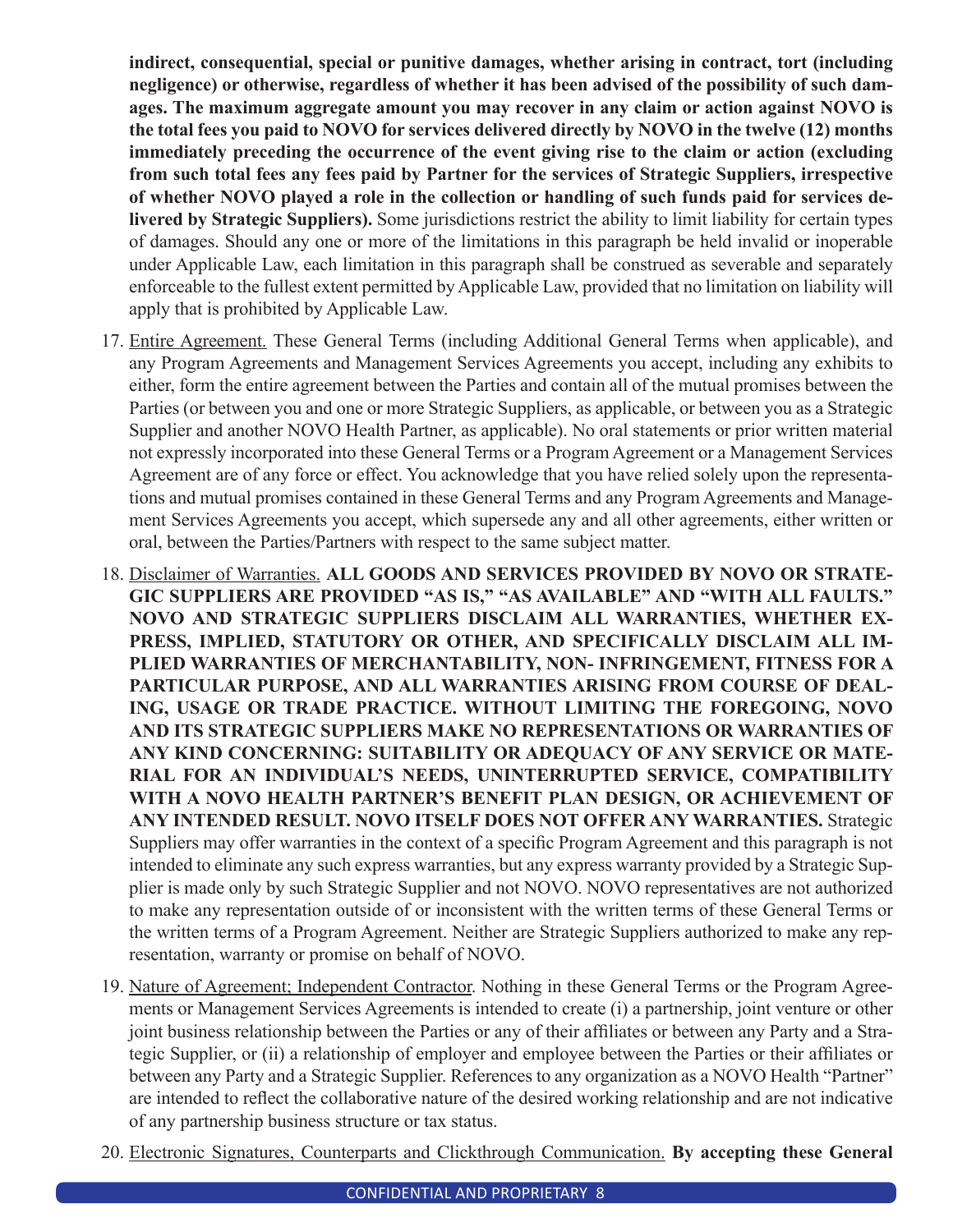**Terms, you are agreeing to conduct business electronically.** Acceptance of these General Terms, Program Agreements, Management Services Agreements, and exhibits or amendments to any of these, may be executed manually or electronically, in one or more counterparts, each of which shall be deemed an original, but all of which together shall constitute one and the same document. Electronic signatures and manual signatures transmitted by electronic means shall be as effective and binding as any manually signed original. When, in the sole discretion of NOVO and/or the applicable Strategic Supplier, you are provided the opportunity to convey your acceptance or consent by clicking a button, pop-up window, checkbox, dialog box or checklist indicating "I Agree," "I Accept," or similar terms, your actions clicking, selecting, or marking these options (**"Clickthrough Communications"**) will have the same force and effect in manifesting your assent as an electronic or manual signature accepting, agreeing and/or consenting to the applicable terms and conditions. Conversely, your actions clicking "I Decline," "I Do Not Agree," or similar terms (which shall also be considered Clickthrough Communications) will convey rejection of the terms, conditions, amendments, Program Agreements or Management Services Agreements in the same manner as a written communication signed manually or electronically. From time to time, NOVO may expressly designate other phrases you may use in Clickthrough Communications or other written or electronic communications to indicate acceptance or rejection of terms or conditions. You agree that we may send to you (including via electronic mail) information and promotional materials regarding services, products and programs offered by NOVO or through the NOVO Health Market.

- 21. Force Majeure. Neither Party, nor any Strategic Supplier or NOVO Health Partner using the NOVO Health Market, shall be liable for failure to perform or delay in performance of obligations when such failure or delay is caused by conditions beyond its control, including, but not limited to, war, terrorism, third-party labor dispute, fire, flood, tornado, hurricane, government intervention, embargo, shortage of raw materials, breakdown, shortage or non-availability or failure of transportation facilities or equipment, or any Act of God or any other condition not occasioned by such entity's negligence, provided that the entity asserting an event of force majeure (the **"Affected Entity"**) uses commercially reasonable efforts to attempt to remedy the event of force majeure and perform its obligations as soon as is reasonably practicable. The Affected Entity shall, in each instance, provide the other Party/Strategic Supplier(s)/ NOVO Health Partner(s), as applicable, with written notice of the event of force majeure within a reasonable time after knowledge thereof and shall use commercially reasonable efforts to remedy the effect of such event as soon as is practicable. If an Affected Entity declares force majeure hereunder, Program Agreements and Management Services Agreements shall remain in full force and effect for a period of sixty (60) days from said declaration. If the event of force majeure continues longer than sixty (60) days from the declaration, then after the expiration of said sixty (60) days, NOVO or the NOVO Health Partner(s)/Strategic Supplier(s) not claiming force majeure may terminate the affected Program Agreement(s) and/or Management Services Agreement(s).
- 22. Transactions Prior to Termination. These General Terms, as amended from time to time in accordance with its terms, apply to your use of the NOVO Health Market, including any Program Agreement and Management Services Agreement you accept, and any transaction of services or products made in connection with the NOVO Health Market or any Program Agreement or Management Services Agreement. Termination of a Program Agreement or Management Services Agreement or your decision to stop using the NOVO Health Market shall have no effect on the rights and obligations of the Parties arising out of any prior transaction.
- 23. Termination of Program Agreements and Management Services Agreements. If a Program Agreement or Management Services Agreement specifies a term or termination processes inconsistent with this paragraph, those terms govern the termination of the Program Agreement or Management Services Agreement and supersede this paragraph. If a Program Agreement or Management Services Agreement is silent as to the procedure for termination, then NOVO or any party to the Program Agreement or Management Services Agreement may terminate such Program Agreement or Management Services Agreement upon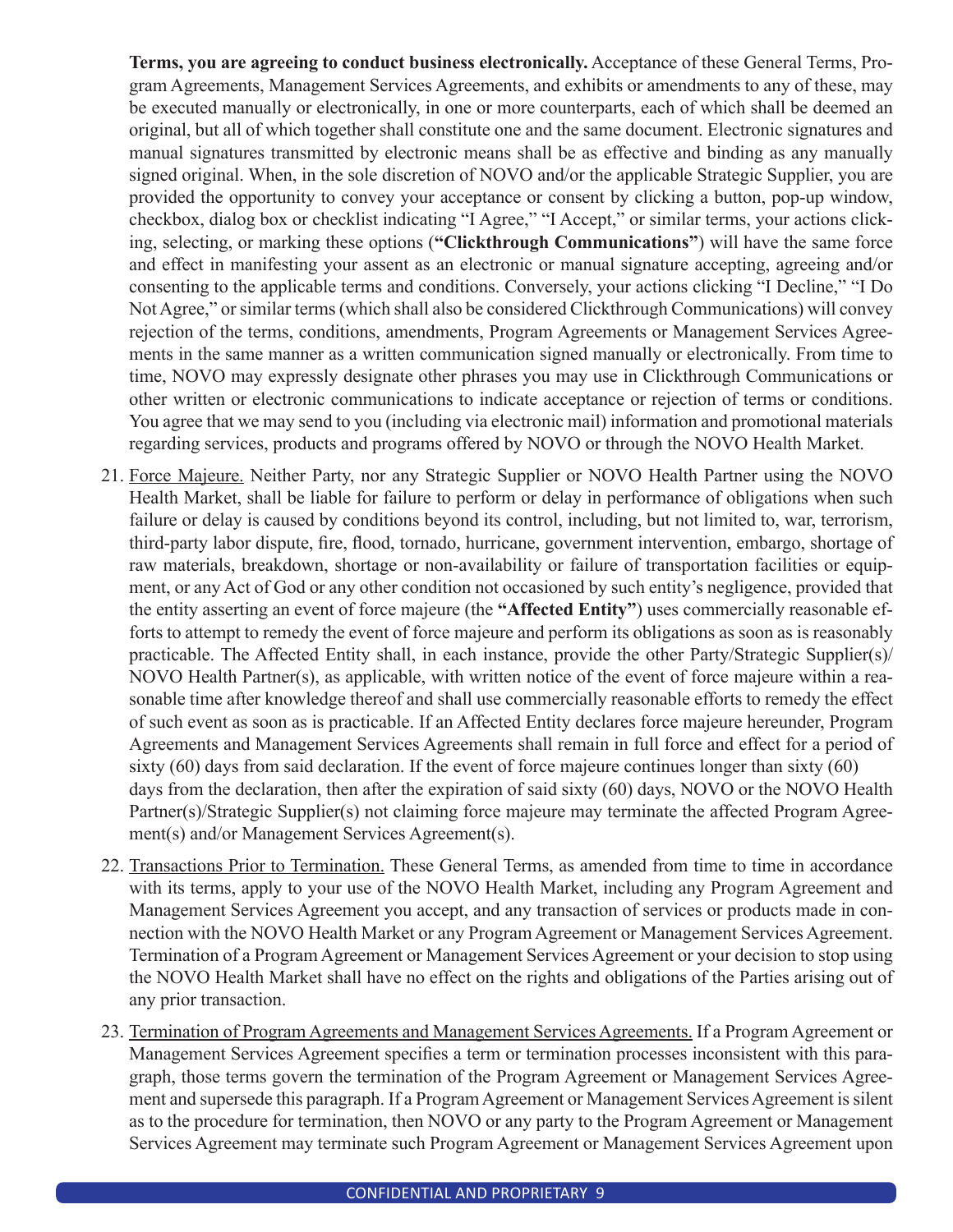thirty (30) days' written notice to NOVO and the other party to the Program Agreement or Management Services Agreement.

- 24. No Guarantee of Income or Earnings. You agree that NOVO, Strategic Suppliers, and the members, managers, shareholders, directors, officers, agents, contractors and employees of NOVO and Strategic Suppliers (collectively, "**Representatives**") make no implications, warranties, promises, representations or guarantees whatsoever about earnings, income, or cost-savings to you in connection with any Program Agreement, Management Services Agreement, or the use of the NOVO Health Market. Your potential earnings, income or savings in connection with the NOVO Health Market, Program Agreements, and Management Services Agreements may vary and can depend on many factors including economic, political, social and regulatory changes, such as changes to the way consumers and payers reimburse the performance of health care services, changes in the plans and strategies of competitors, your investment of time, effort and skill into related programs. No testimonials, prior successes or past results are a guarantee of your income, earnings or cost-savings. You acknowledge that any examples, projections, forward-looking statements or promotional materials provided by Representatives regarding potential earnings, income or cost-savings are samples only and express only the possibility of earning or costsaving potential, not actual earnings, cost-savings or financial or operational performance expected. Such materials are not guarantees, promises or warranties of any kind, and the Representatives are under no obligation to revise any such materials in light of new information or future events. There is no assurance that your participation in the NOVO Health Market or any Program Agreement or Management Services Agreement will result in any earnings, income or cost-savings. No Representatives are authorized to make such a guarantee, promise or warranty, which is expressly disclaimed.
- 25. Non-Solicitation Covenant. Except with NOVO's express permission, you agree not to directly or indirectly solicit or hire any individual who performed services for you on behalf of NOVO until a period of twelve (12) months have elapsed from the last date such individual performed services for you on behalf of NOVO. This non-solicitation covenant applies only to individuals performing services on behalf of NOVO, rather than on behalf of any Strategic Supplier or other NOVO Health Partner. Program Agreements and Management Services Agreements may specify additional restrictive covenants.
- 26. Drafting Counsel. These General Terms were prepared by legal counsel to NOVO. You acknowledge your right to seek independent counsel and that NOVO's legal counsel does not represent you in preparing these General Terms or any Program Agreement or Management Services Agreement.
- 27. Access to Books and Records. The Parties will make these General Terms and their books, documents and records available to the Secretary of Health and Human Services, to the Comptroller General or to their duly authorized representatives to the extent required by Section  $1861(v)(1)$  of the Social Security Act, as amended, and any rules and regulations thereunder.
- 28. Established Business. You represent and warrant that you are duly organized, existing and in good standing under the laws of each state in which you conduct business with the power and authority to carry on your business as it is conducted, including the performance of the obligations required by these General Terms. If you wish to sell/provide products or services on the NOVO Health Market, you represent that at least one (1) officer, director or managing agent of your company has been engaged in a business offering services comparable to any services or products you may offer in connection with the NOVO Health Market for at least twenty-four (24) months prior to the date you begin offering such services or products through the NOVO Health Market. You further represent that you have made a good faith determination that during the first year of offering products or services on the NOVO Health Market, the projected revenues generated by services or products you intend to offer, will not exceed twenty percent (20%) of your total annual revenue derived from the delivery of products or services of the nature of those offered in connection with the NOVO Health Market. In other words, you are capable of performing an analysis of historical and projected earnings or a market analysis or otherwise demonstrating reasonable expectations that your organization will derive at least eighty percent (80%) of its revenue independent of your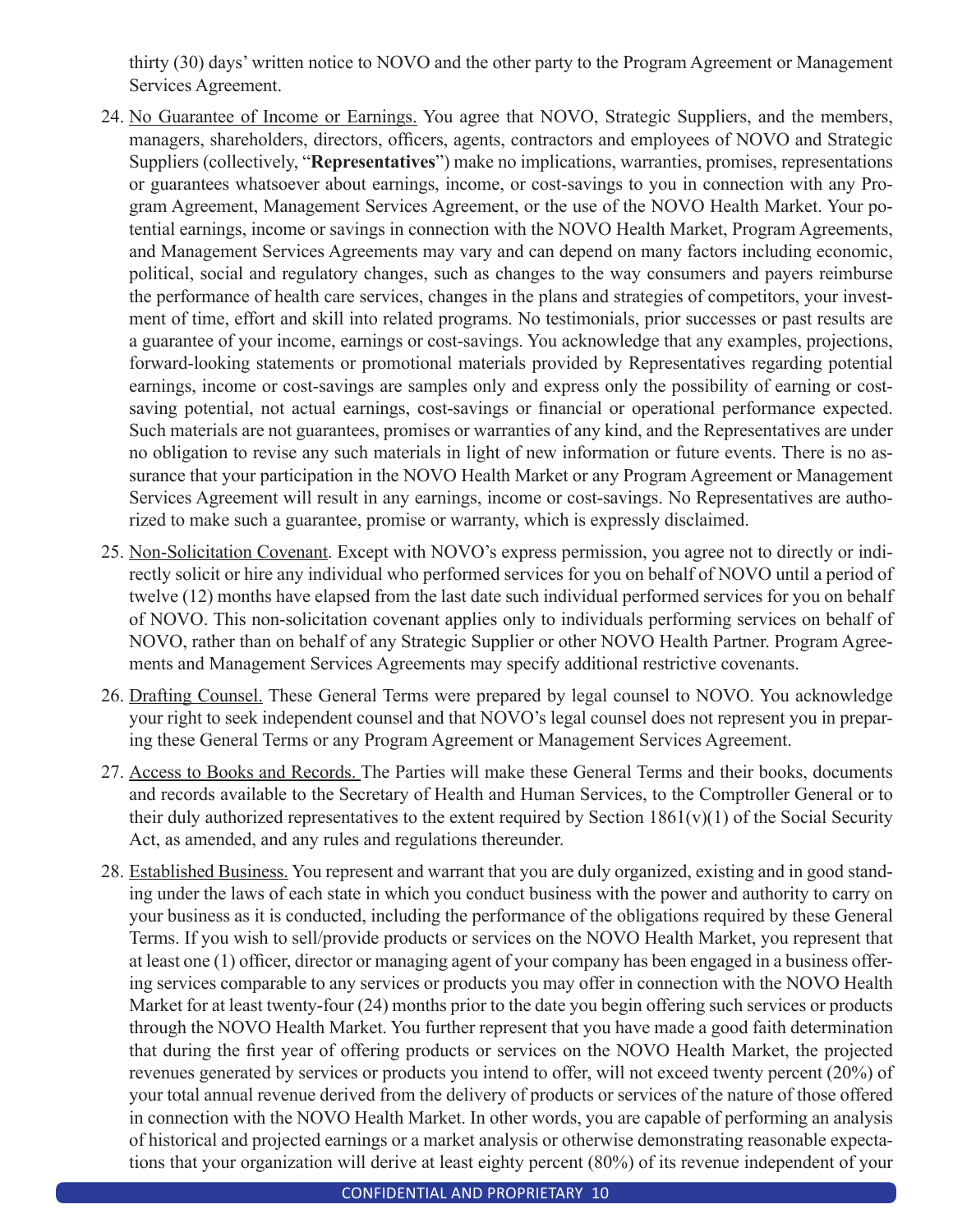participation in the NOVO Health Market during the first year of your operation as a Strategic Supplier. You represent you are experienced and knowledgeable in your existing business and that any controls or assistance that will be provided by NOVO will relate only to NOVO programs and platforms and not to the operation of your other business activities. You have independently investigated and evaluated the risks of becoming involved in NOVO programs and platforms and of payment of all related fees. Based on the representations in this paragraph, the Parties intend that to the extent their relationship could be construed as a franchise business, disclosure is exempt under 16 C.F.R. § 436.8(a)(2).

- 29. Change in Ownership. In the event that you plan to sell, transfer or issue more than fifty percent (50%) of the equity or other interest in your company or to sell or transfer fifty percent (50%) or more of the assets of your company, in either case in a single transaction or series of related transactions (any of these circumstances constituting a "Change in Control"), you agree to provide NOVO with written notice at least one hundred eighty (180) days prior to such a transaction specifying the intended date of the Change in Control. NOVO and/or any Strategic Supplier or NOVO Health Partner engaged in a Program Agreement or Management Services Agreement with you may terminate any Program Agreement or Management Services Agreement by providing you with notice of termination no fewer than sixty (60) days prior to the date specified in your notice as the anticipated date of the Change in Control, which will be effective as of such date. The rights afforded to NOVO, Strategic Suppliers and NOVO Health Partners under this paragraph are intended to supplement and not replace any rights available to such organizations under the terms of all Program Agreements, Management Services Agreements and under Applicable Law.
- 30. Survival. Paragraphs 1-5, 8-20, and 22-29 of these General Terms, together with all terms necessary to their interpretation or enforcement, shall survive despite the conclusion of any transaction made in connection with the NOVO Health Market or the termination of any and all Program Agreements and/or Management Services Agreements.

# **ADDITIONAL GENERAL TERMS FOR HEALTH CARE PROVIDERS**

# **The following Sections I-X of the NOVO Health Additional General Terms for Health Care Providers are part of the NOVO Health General Terms, but apply only if you are a health care provider offering health care services through the NOVO Health Market.**

I. Individual Providers. If you elect to offer health care services through the NOVO Health Market, it is understood that you will deliver such health care services to patients through individual health care providers (each an "Individual Provider"). You represent that you, and each of the Individual Providers delivering your services, possess all licenses, certifications, permits and registrations necessary required to deliver such services in each jurisdiction in which the services will be provided. You represent that each Individual Provider shall be and remain professionally trained and experienced in the performance of the services called for by this Schedule and agrees to take all actions necessary to maintain such training and experience required by the appropriate licensing authorities and, with respect to each physician who is an Individual Provider, to remain board certified. If you will offer the services of a surgical facility on the NOVO Health Market, whether the services of an ambulatory surgery center, outpatient surgery center, inpatient surgical facility/hospital or any other form of surgical suite, represent that such facility holds and will continue to hold any license or registration required by Applicable Law and is and will remain accredited by the Accreditation Association for Ambulatory Health Care, the American Association for Accreditation of Ambulatory Surgical Facilities or The Joint Commission. If you will offer imaging services on the NOVO Health Market you represent that you hold and will continue to hold any license or registration required by Applicable Law and that you are and will remain accredited by the American College of Radiology, Intersocietal Accreditation Commission, RadSite or the Joint Commission. References in these Additional General Terms to Individual Provider include such facilities, wherever the context does not require reference to a natural person. You represent and warrant that you have the ability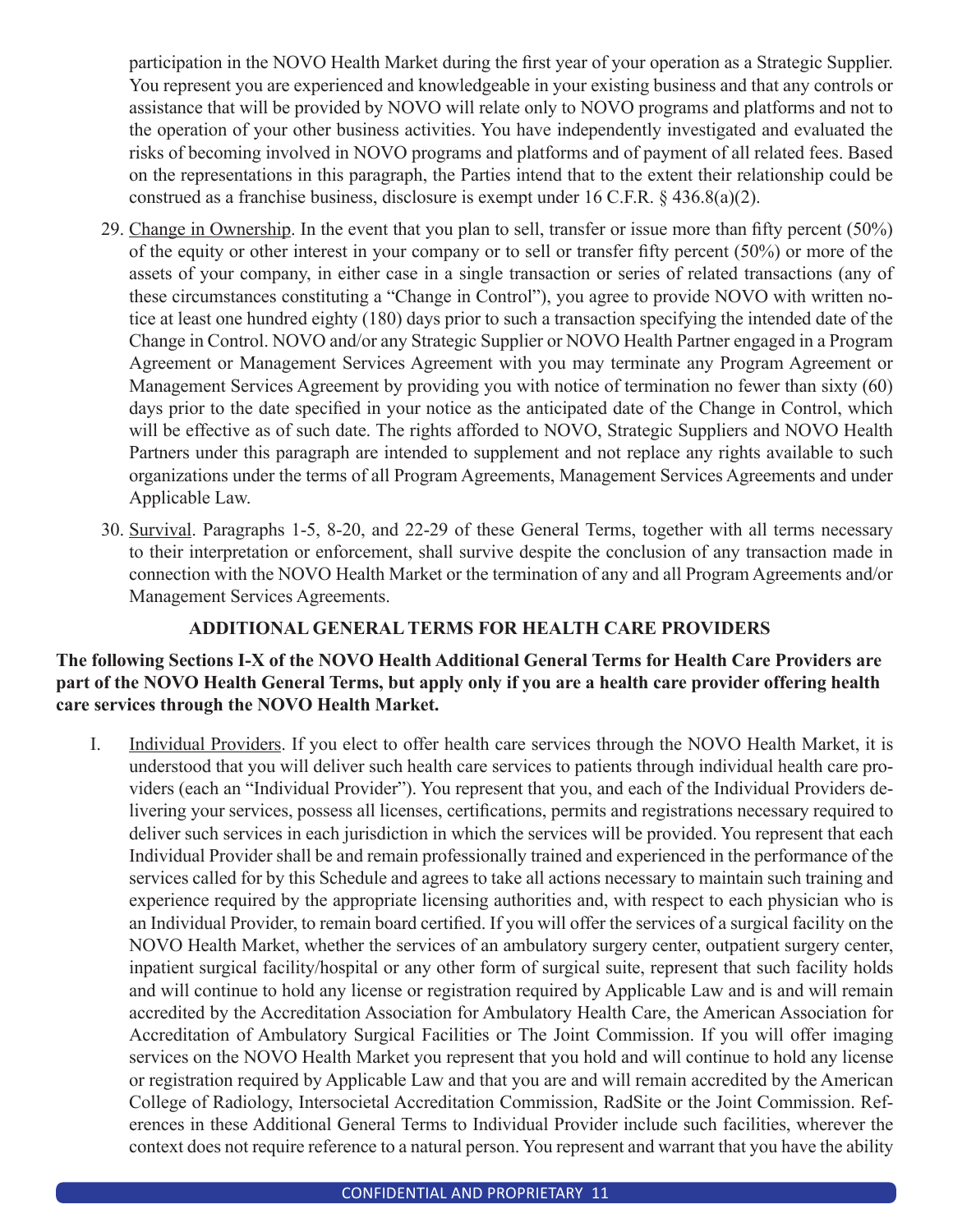and authority to bind each of the Individual Providers delivering health care services in connection with the NOVO Health Market to these General Terms and the terms of any Program Agreement and Management Services Agreement you accept, and that to your knowledge, after due inquiry, the execution and delivery of and performance of these terms do not and will not, either directly or indirectly, contravene, conflict with or breach any provision of any contract, agreement or undertaking by you or any of your Individual Providers. You agree to the following:

- a. You will provide to NOVO a roster listing each health Individual Provider who will deliver health care services in connection with any Program Agreement and specify in which Program Agreement each will participate. You will update such roster by prompt written notice to NOVO within no more than five (5) days of any roster change. You will also furnish such additional information about your Individual Providers as may reasonably be requested or required by NOVO.
- b. You covenant and agree to obligate each Individual Provider to comply with these General Terms and any accepted Program Agreement in which the Individual Provider participates. You agree to monitor Individual Providers to ensure that all Individual Providers are providing services within the scope of such Individual Providers practice, as specified in relevant licensure laws and regulations.
- c. Prior to assigning an Individual Provider to provide services in connection with any Program Agreement, you will: (i) conduct a criminal background check on such Individual Provider; (ii) complete a satisfactory search of the National Practitioner Database and the U.S. Department of Health and Human Services Office of Inspector General List of Excluded Individuals and Entities ("Exclusion Database") and the Centers for Medicare & Medicaid Services Preclusion List to confirm that an Individual Provider has not been precluded, debarred, excluded, suspended or otherwise become ineligible to participate in any federal or state health care program, to the extent applicable; and (iii) ensure that each Individual Provider has not been convicted of a felony for any health-care-related crime. You will complete a satisfactory search of the Exclusion Database with regard to each Individual Provider at least monthly.
- d. **You agree to indemnify, defend and hold NOVO (and Innovation Alliance, LLC, its subsidiary, if you participate in that independent practice association) harmless against any and all losses or damages relating to any claim or demand arising from your or an Individual Provider's loss of licensure, adverse clinical privilege or medical staff membership actions, debarment, exclusion or suspension from participation in a federal or state health care program or their conviction of a felony or health care related crime**.
- II. Required Notifications. You must immediately, and within no more than five (5) business days, notify NOVO of the following:
	- a. Any license, certification (including board certification), accreditation, permit or registration held by you or an Individual Provider is temporarily or permanently denied, terminated, suspended or otherwise subject to adverse action or change in status, whether by operation of law, voluntary surrender or otherwise (in any jurisdiction);
	- b. Any hospital, surgical facility or payer denies an application for, suspends, terminates or initiates corrective or professional review action against an Individual Provider's medical staff membership, privileges or credentials (other than as a result of incomplete or untimely medical records or other administrative reasons, temporary suspensions of fewer than fifteen (15) days duration, or as a result of voluntary surrender or reduction in his/her privileges, except if such surrender or reduction occurs during an investigation or to avoid an investigation, or in response to any corrective or professional review action as to his/her privileges);
	- c. Cancellation or termination of insurance coverage required of you or an Individual Provider under a Program Agreement or Management Services Agreement, or reduction in coverage below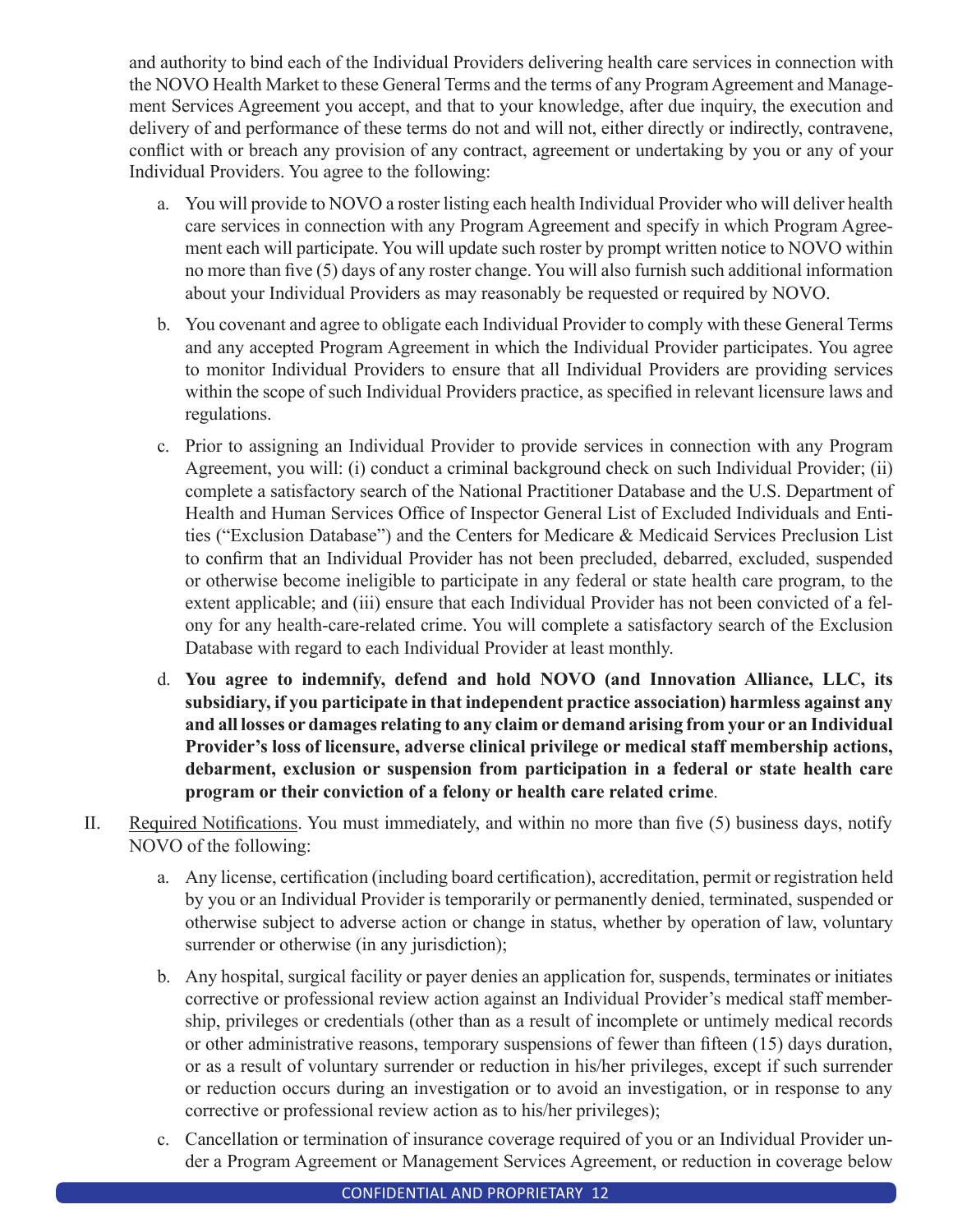the limits required;

- d. A professional disciplinary action, civil lawsuit (including a medical malpractice action) or criminal action is initiated or in progress against you or an Individual Provider which, if proven, would constitute a felony, which involves care delivered to a patient in connection with a Program Agreement or any exchange or transaction through the NOVO Health Market, or which involves fraud/abuse or controlled substances;
- e. The exclusion, suspension or other ineligibility to participate in a federal or state health care program of you or any Individual Provider;
- f. A final adverse determination or finding, or entry into a corporate integrity agreement or a consent decree, involving you or an Individual Provider in any administrative or legal proceeding initiated by any regulatory or enforcement agency for matters concerning the provision of patient care or concerning fraud/abuse that are criminally or civilly proscribed;
- g. Upon discovery that any submission or provision of information (whether by you or an Individual Provider) in response to any request by NOVO, a Strategic Supplier or any regulatory authority, was inaccurate or misleading, including any misrepresentation with respect to the warranties and representations contained in this these General Terms;
- h. Any Individual Providers incapacitation or unavailability that is reasonably likely to result in a reduction or elimination of the services or products you offer through the NOVO Health Market or under any Program Agreement.
- III. Your Representations and Warranties as a Provider.
	- a. *Medical Records*. You agree to maintain and cause Individual Providers to maintain medical records for all patients to whom you render health care services in accordance with and for no less than the minimum period of time required by Applicable Law. All such records must be legible, promptly completed and maintained in accordance with prudent recordkeeping practices and Applicable Law. You agree to make medical records available to NOVO, Strategic Suppliers or payers on a concurrent or retrospective basis to facilitate the review of medical necessity (if applicable) and appropriateness of the care provided, when consistent with Applicable Law. To the extent required by Applicable Law, you will make medical records available to appropriate state and federal authorities and their agencies involved in assessing the accessibility and availability of care or investigating member grievances or complaints and to comply with the applicable state and federal laws related to privacy and confidentiality of medical records. Patients shall not be held responsible for any reasonable costs associated with medical record transmission or duplication in order to have a claim adjudicated.
	- b. *Medically Necessary Services.* You will not withhold medically necessary services within your Individual Providers scope of practice and qualifications from any patient based on considerations of cost or reimbursement under a Program Agreement. Any breach of this requirement is and shall be grounds for immediate termination of Program Agreements under which you provide services.
	- c. *Insurance*. You agree to maintain at your expense: (i) professional liability; and (ii) general liability insurance, to cover any loss, liability or damage alleged to have been committed by you, your Individual Providers and your employees and agents involved in the business of providing services or goods in connection with the NOVO Health Market, which insurance shall provide coverage on a claims-made or occurrence basis with a per occurrence limit of not less than One Million Dollars (\$1,000,000) per occurrence and Three Million Dollars (\$3,000,000) per annual aggregate, or such higher coverage limit as may be required by Applicable Law. To the extent that any such insurance coverage is provided on a claims-made basis, you agree to maintain coverage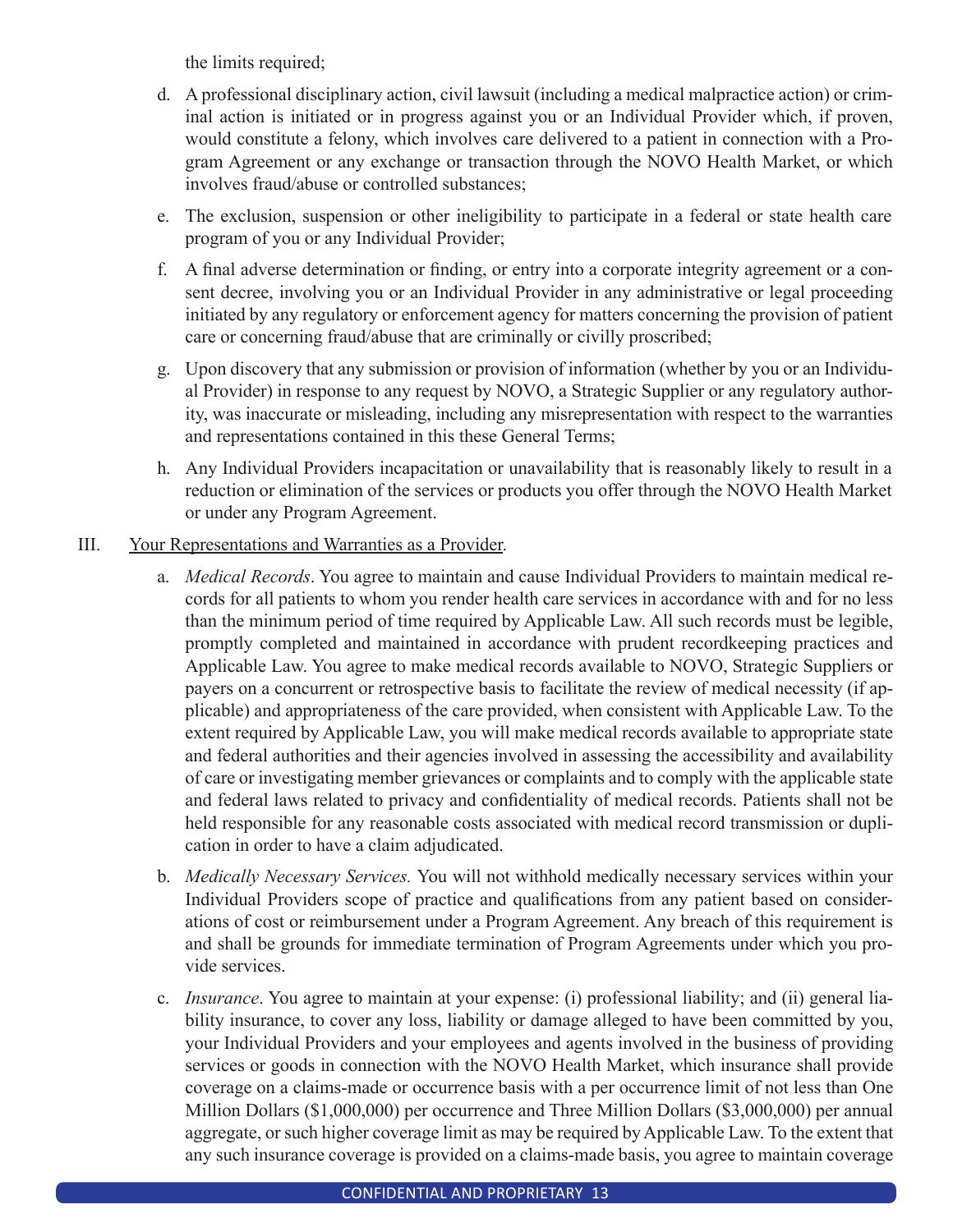for an extended reporting period (tail coverage) for a minimum duration of the maximum statute of limitations for filing claims of claims of professional liability (including medical malpractice) arising out of services provided in connection with all Program Agreements. You will provide NOVO with documentation substantiating the existence of any insurance required by this paragraph within fourteen (14) days of NOVO's request. It is understood that you may maintain any insurance required by this paragraph regarding the services of an Individual Provider by causing such Individual Provider to secure and maintain such insurance, but you remain responsible for assuring such insurance is in place.

- IV. Professional Control. You are solely and exclusively in control of all aspects of the delivery of health care services. NOVO, other NOVO Health Partners and Strategic Suppliers shall neither have nor exercise any control or direction over the methods by which you and your Individual Providers deliver health care services. Nothing in these General Terms or any Program Agreement or Management Services Agreement will alter, or in any way affect, the legal, ethical and professional relationship between and among you, your Individual Providers and patients, or abrogate any right, privilege or obligation arising out of or applicable to the provider-patient relationship. NOVO will not practice medicine or provide health care services or assume responsibility for the care of any patient, which such responsibility rests solely with you and/or your Individual Providers. You acknowledge that all NOVO services, as well as NOVO policies and procedures, licensing or credentialing requirements, and any recommendations NOVO may make to you regarding a Program Agreement or Management Services Agreement will not be construed as interference with, or direction or substitution of, your due diligence and judgment in the provision of health care services, and you or your Individual Providers will review and assume full responsibility for any policies, procedures and processes that could impact clinical care. In rendering health care services, you may not represent or imply that such services are being rendered by or on behalf of NOVO or any Strategic Supplier. You agree that all health care services rendered in connection with the NOVO Health Market or any Program Agreement or Management Services Agreement in any way shall be provided in strict accordance with currently approved methods and standards of care. You acknowledge that the operation of your facilities and equipment and the selection and supervision of personnel shall remain solely and exclusively under your control and not NOVO or any other NOVO Health Partner or Strategic Supplier.
- V. Equal Treatment. You agree you will provide or perform services in a manner which does not discriminate based upon participation in the preferred provider program, source of payment, ethnicity, sex, religion, sexual preference, health status, disability, race, or any illegal basis. You agree to provide services to patients seen in connection with a Program Agreement on a basis and in a manner no less favorable than similar services are made available to your general patient population.
- VI. Continuation of Services. Upon termination of a Program Agreement, when required by Applicable Law or requested by NOVO, you agree to continue to provide and be compensated for health care services under the terms and conditions of each Program Agreement under which you provided health care services until the earlier of such time that: (i) each patient provided services in connection with such Program Agreement has completed the current course of treatment; or (ii) reasonable and medically appropriate arrangements have been made for another suitable health care provider to render such health care services to such patients. You will have no right to continue providing services or to receive compensation for such services under this paragraph if NOVO or a Strategic Supplier has provided notice to you that reasonable and medically appropriate arrangements have been made for another suitable health care provider to render the health care services you were providing patients. Nothing in this paragraph will affect or impair any rights or obligations arising prior to or on the effective date of any termination of the applicable Program Agreement(s), except to the extent such rights or obligations are nullified or impaired by virtue of supervening law or illegality.
- VII. Out of Pocket Amounts. Your obligation, if any, to collect applicable copayments, coinsurance, deduct-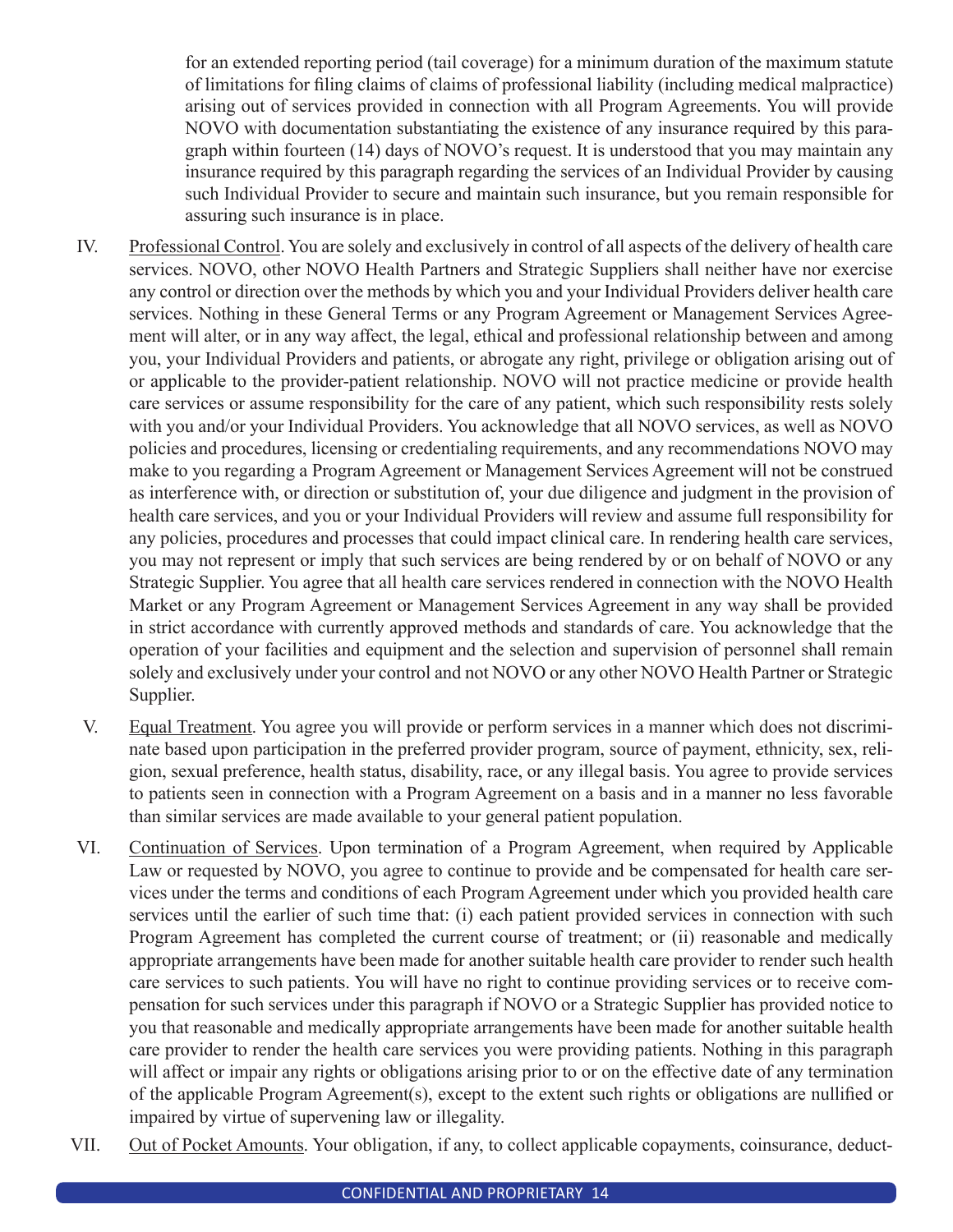ibles or other personal financial obligations of patients, including financial responsibility for non- covered services, shall be subject to the policies and procedures of Program Manuals.

# VIII. Primary and Wrap Networks.

- a. You agree to cooperate with NOVO to verify whether you are an in-network preferred provider within the primary provider network(s) and/or applicable wrap network(s) payers use outside of NOVO programs for patients who may access your services through a Program Agreement. This is important so that if a patient seeks care that does not fall within a NOVO Program Agreement or precedes/follows care delivered through a NOVO Program Agreement, the patient can avoid an out-of-network experience or can be informed of the possibility that such care will be treated as out-of-network services. If you are *not* an in-network provider within a primary provider network and/or applicable wrap network that would provide patients with coverage outside the NOVO program(s) in which you participate, you agree that upon a request by NOVO Health or Innovation Alliance you will make a good faith effort to become an in-network provider in the relevant networks. You acknowledge that if you are not in-network with the primary provider network(s) and/or applicable wrap network(s) used by a health plan participating in a NOVO Program Agreement, patients who are beneficiaries of such a plan may be encouraged to seek care from providers who are in-network and patients may be informed that you are outside of the patients' primary provider network and/or wrap network. You agree to work with NOVO to communicate to patients in advance when it is anticipated that care provided by your organization will be payable at out-of-network rates.
- b. Except in emergencies, or in connection with specified workflows in a Program Manual, you agree to refer patients to health care providers who are in-network preferred providers with the primary provider network(s) and/or applicable wrap network(s) through which the patient receives health care benefits, so long as such referral is consistent with sound medical judgment, and except for referrals based on patient preference for a provider who does not meet such criteria. The purpose of this requirement is to assist patients in avoiding increased expenses associated with out-of- network care.
- IX. State Specific Terms and Conditions. Different rules and regulations may apply depending on the jurisdiction in which services/goods are provided or where the supplier or recipient of services or goods exchanged in connection with the NOVO Health Market may be located. Some states require the inclusion of specific terms in agreements of this nature. In order to address the requirements of individual state laws that may be applicable, the terms of Exhibit A to the General Terms are incorporated herein by reference as follows: (i) each term of Exhibit A will apply only to exchanges of services or goods subject to the jurisdiction of the state to which such term applies and not in any other state; (ii) each term of Exhibit A shall, to the extent possible, be read to be consistent with the other terms of the General Terms; (iii) if a term of Exhibit A cannot be read as consistent with any provision of these General Terms, subject to item (iv) below, the term in Exhibit A will prevail, but only to the extent of the conflict and only in the applicable state and to the extent required by law; and (iv) if a state law or regulation subordinates itself or any part of it to the contractual agreement of the parties (e.g. the law states, in effect, that the term in question is applicable "unless otherwise agreed"), then the General Terms will prevail over the subordinated state law or regulation.
- X. Survival. Paragraphs I(d), II(c), III(a), III(c), IV, VI, VII and IX of these Additional General Terms, together with all terms necessary to their interpretation or enforcement, shall survive despite the conclusion of any transaction made in connection with the NOVO Health Market or the termination of any and all Program Agreements and Management Services Agreements.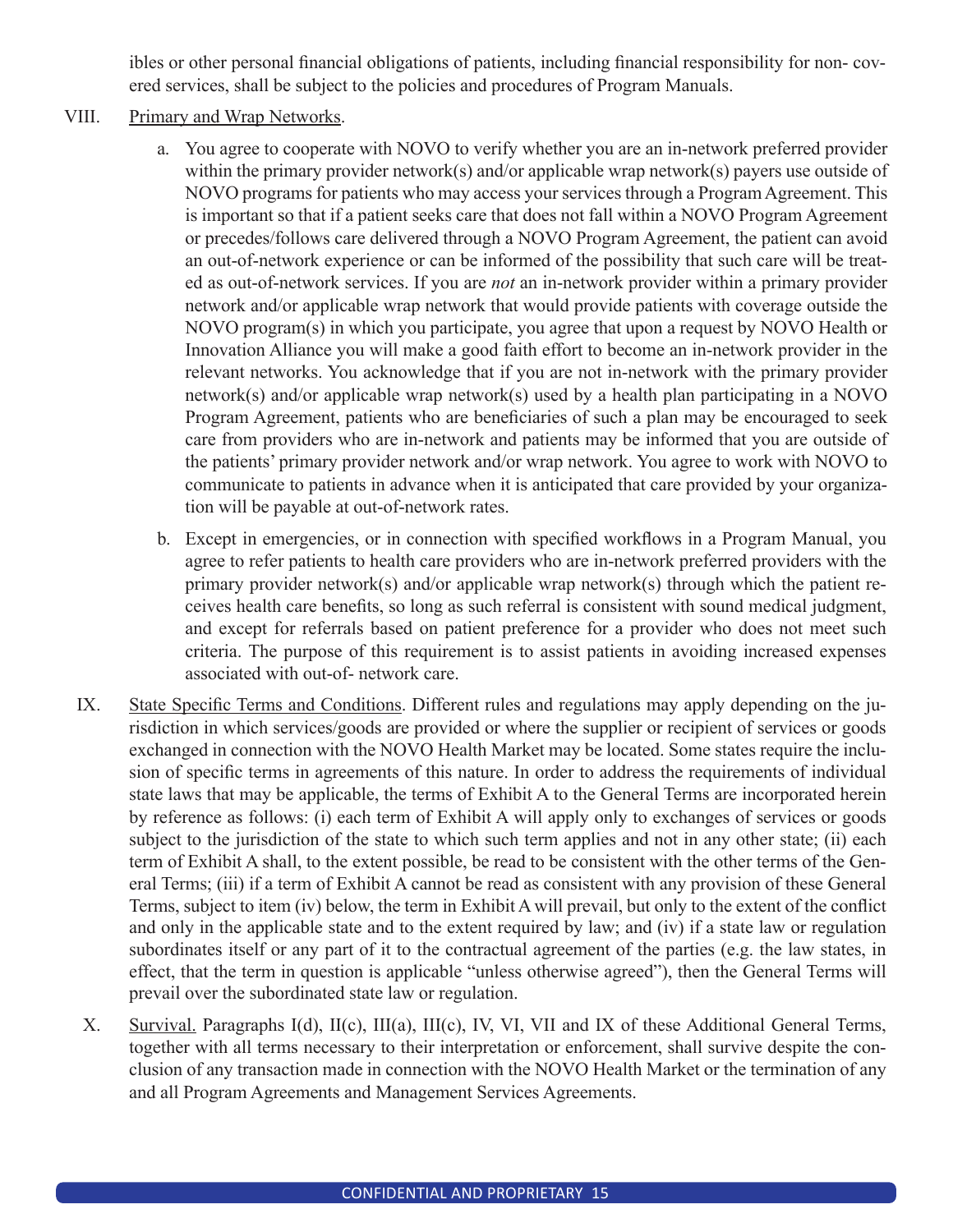# **EXHIBIT A: STATE SPECIFIC TERMS FOR PROVIDERS**

#### **Wisconsin:**

• If Partner renders Health Services in the State of Wisconsin, Partner will comply with Wis. Stats. § 609.24 and the notice posting requirements of Wis. Admin. Code INS 9.35(1m), if applicable.

### **Illinois:**

- If Partner is acting as primary care physician under plans requiring a gatekeeper option, Partner must provide NOVO with a list of all patients using Partner as a gatekeeper within 5 working days after the date that Partner either gives or receives notice of termination.
- Patients will not be responsible for any reasonable costs associated with medical record transmission or duplication in order to have a claim adjudicated.

# **ADDITIONAL GENERAL TERMS FOR COMPANIES WITH SELF-FUNDED HEALTH PLANS**

# **The following sections I-III of the NOVO Health Additional General Terms for Companies with Self- Funded Health Plans are part of the NOVO Health General Terms, but apply only if you are a company with a self-funded employer-sponsored health plan ("Self-Funded Plan") interested in purchasing services or products through the NOVO Health Market.**

- I. Partner's Obligations as to Self-Funded Plans. You, as a sponsor of one or more Self-Funded Plans, and not NOVO or any Strategic Supplier, are responsible for the following: (i) design of your Self-Funded Plan(s) and analysis as to the compatibility of all services purchased through a Program Agreement with such Self-Funded Plan(s); (ii) assuring compliance with the Employee Retirement Income Security Act of 1974, as amended, the Internal Revenue Code and any other Applicable Law, to the extent such law is applicable to your Self-Funded Plan(s). NOVO and its Strategic Suppliers are not administrators, sponsors, trustees or fiduciaries of your Self-Funded Plan(s) and shall have no discretionary authority or control over the management of such plan or disposition of plan funds and no fiduciary duty in connection with your Self-Funded Plan(s). You acknowledge that the availability of NOVO Programs can vary by geographic region and plan design.
- II. Notification of Changes in Provider Networks or Third-Party Administrator. You agree to promptly notify NOVO, at least sixty (60) days in advance of any change in your third-party administrator or any preferred provider network (e.g. primary fee-for-service network) used in connection with any of your Self-Funded Plans. The purpose for such notice is to avoid unanticipated out-of-network experiences when plan beneficiaries seek care and to avoid interruptions in the processing of claims for services provided under Program Agreements. Changes in preferred provider networks and/or third-party administrator may result in a change in the Program Agreements and other services available to Partner. NOVO may terminate any Program Agreement and/or Management Services Agreement upon thirty (30) days' notice if a network or third-party administrator you have selected is unable or unwilling to administer a Program Agreement collaboratively with NOVO. For example, some third-party administrators decline to process bundled payments. Some preferred provider networks and employer coalitions enter agreements directly with NOVO on behalf of their participating health plans. In the event you cease participation in such a network or coalition and have used such a network or coalition to participate in NOVO programs or services, you may be required to complete additional paperwork, Program Agreements, or Management Services Agreement to engage NOVO directly for programs previously managed or contracted for by your prior network or coalition.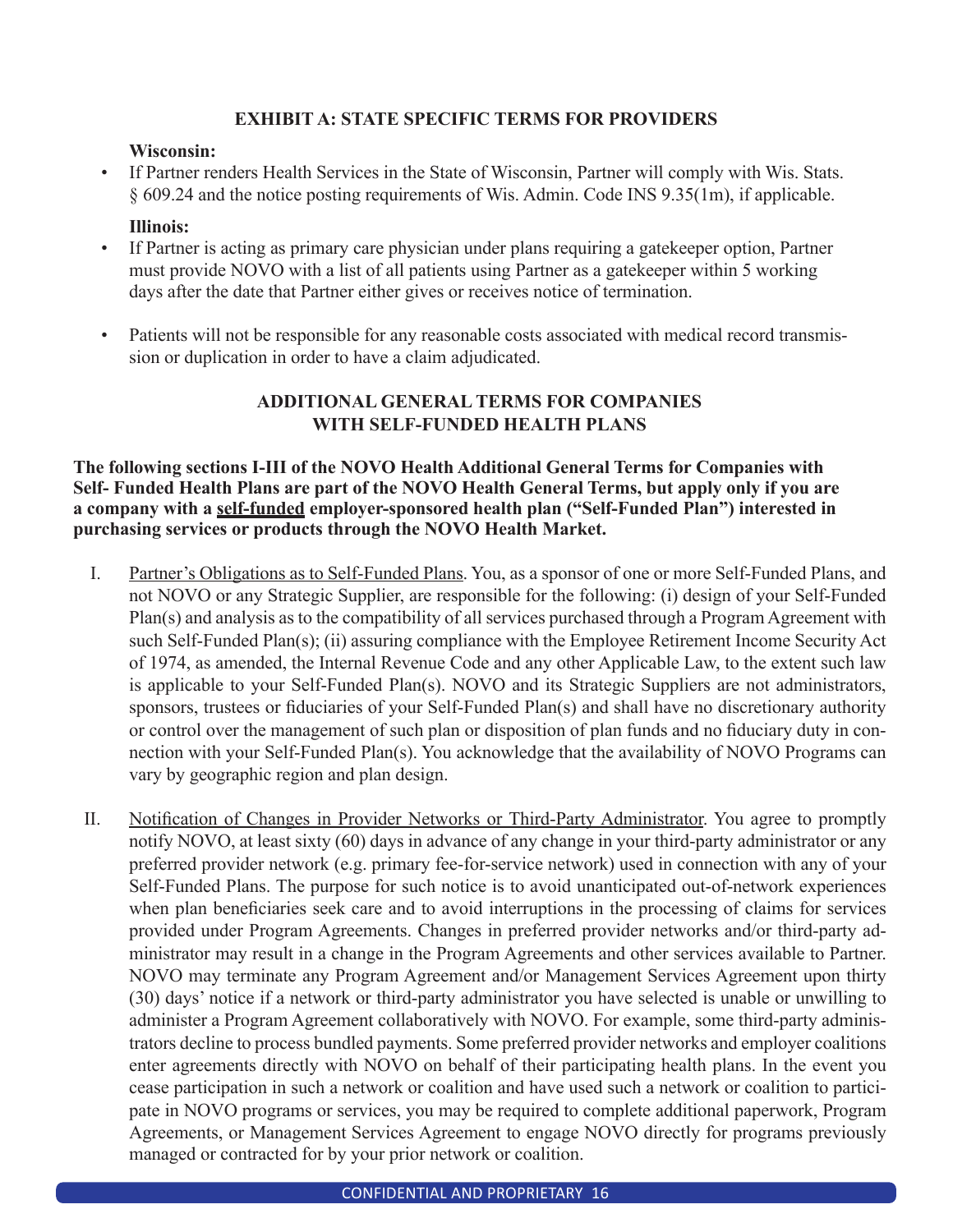III. State Specific Terms and Conditions. Different rules and regulations may apply depending on the jurisdiction in which services/goods are provided or where the supplier or recipient of services or goods exchanged in connection with the NOVO Health Market may be located. Some states require the inclusion of specific terms in agreements of this nature. In order to address the requirements of individual state laws that may be applicable, the terms of Exhibit B to the General Terms are incorporated herein by reference as follows: (i) each term of Exhibit B will apply only to exchanges of services or goods subject to the jurisdiction of the state to which such term applies and not in any other state; (ii) each term of Exhibit B shall, to the extent possible, be read to be consistent with the other terms of the General Terms;(iii) if a term of Exhibit B cannot be read as consistent with any provision of these General Terms, subject to item (iv) below, the term in Exhibit B will prevail, but only to the extent of the conflict and only in the applicable state and to the extent required by law; and (v) if a state law or regulation subordinates itself or any part of it to the contractual agreement of the parties (e.g. the law states, in effect, that the term in question is applicable "unless otherwise agreed"), then the General Terms will prevail over the subordinated state law or regulation.

# **EXHIBIT B: STATE SPECIFIC TERMS FOR COMPANIES WITH SELF-FUNDED HEALTH PLANS**

# The following state-specific terms apply if you, as a Partner, maintain one or more Self-Funded Plans and purchase health care services through the NOVO Health Market:

# **Illinois**:

- Partner will notify NOVO of all incentives to be provided to a beneficiary to utilize services of a provider in connection with a NOVO Program Agreement and cooperate with NOVO to specify and incorporate such incentives into any applicable Program Agreement.
- Partner will provide to Partner's beneficiaries, at Partner's expense, beneficiary identification cards containing Partner's and NOVO's names and toll-free telephone numbers, and NOVO's website address. If Partner accepts any Program Agreement involving Innovation Alliance, LLC (a subsidiary of NOVO Health), Partner's identification cards will also contain the name Innovation Alliance (toll-free telephone number and website are the same as for NOVO Health). Such identification cards shall conform to the Uniform Health Care Service Benefits Information Card Act, 215 ILCS 139. Notwithstanding any other provision of the General Terms restricting delegation or assignment, Partner may comply with this requirement by causing a third-party to issue such identification cards, provided that as between NOVO and Partner, Partner will remain responsible for the issuance of such cards.
- Partner acknowledges that NOVO is not an insurance company and Partner, not NOVO, assumes any underwriting risk in connection with any Program Agreement.
- Partner represents that it has contracted with or otherwise arranged for the provision of health care services by one or more provider networks other than NOVO and that such networks satisfy all applicable state and federal network adequacy requirements. Partner will continue to make no fewer than one such provider network available to its beneficiaries on an ongoing basis and will notify NOVO in advance of any change in the networks available to beneficiaries of Partner's health benefit plans. Specifically, Partner will assure that its beneficiaries have access to at least one provider network that satisfies the requirements of 50 Ill. Adm. Code 2051.310, including, without limitation, the availability of 24-hour, 7 day per week access to primary care and women's principal health care providers, as well as emergency care coverage that is not dependent on whether the services are performed by a preferred or non-preferred provider. Partner's plan